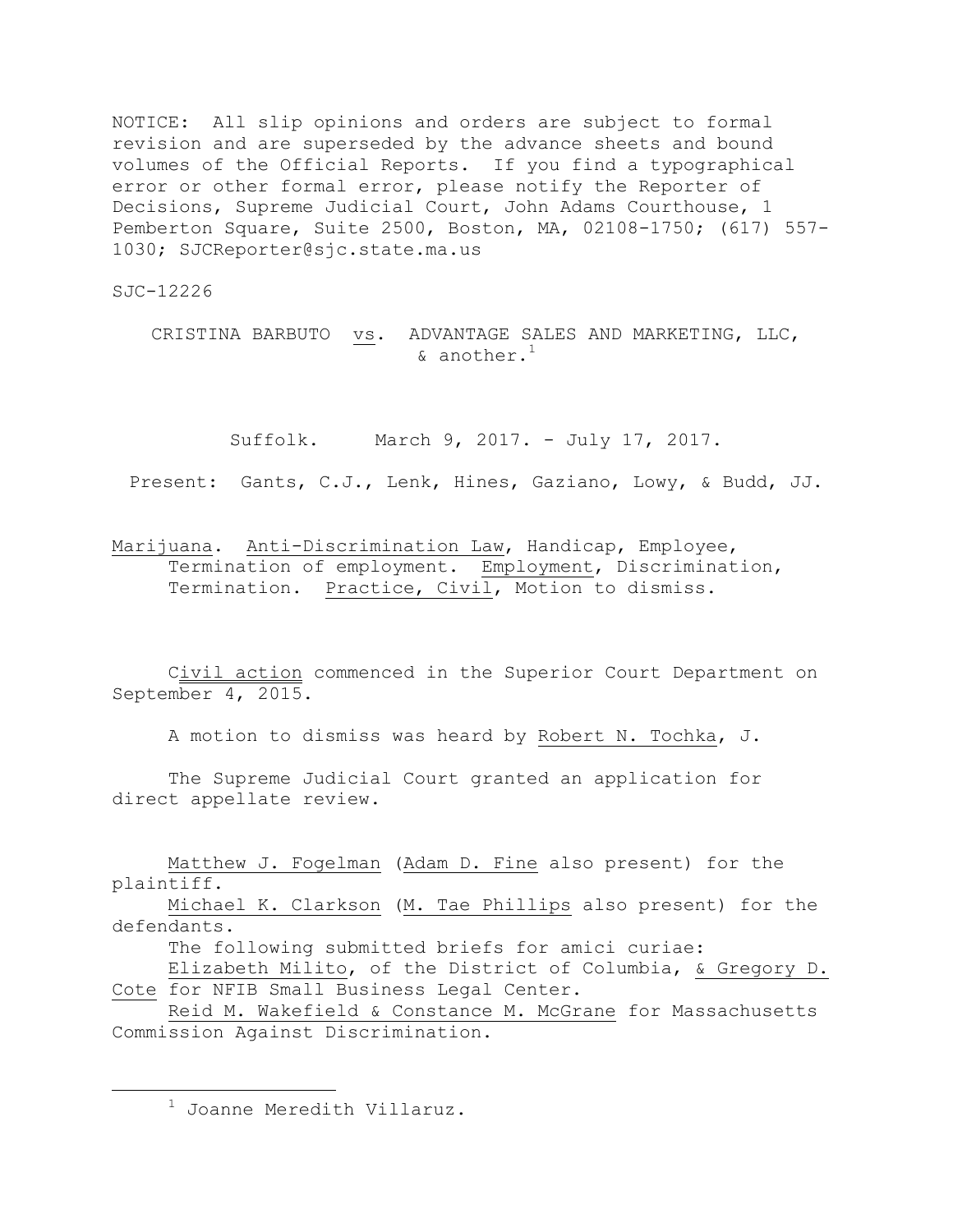David A. Russcol & Chetan Tiwari for Massachusetts Employment Lawyers Association & others.

GANTS, C.J. In 2012, Massachusetts voters approved the initiative petition entitled, "An Act for the humanitarian medical use of marijuana," St. 2012, c. 369 (medical marijuana act or act), whose stated purpose is "that there should be no punishment under state law for qualifying patients . . . for the medical use of marijuana." Id. at § 1. The issue on appeal is whether a qualifying patient who has been terminated from her employment because she tested positive for marijuana as a result of her lawful medical use of marijuana has a civil remedy against her employer. We conclude that the plaintiff may seek a remedy through claims of handicap discrimination in violation of G. L. c. 151B, and therefore reverse the dismissal of the plaintiff's discrimination claims. We also conclude that there is no implied statutory private cause of action under the medical marijuana act and that the plaintiff has failed to state a claim for wrongful termination in violation of public policy, and therefore affirm the dismissal of those claims.<sup>2</sup>

l

 $2$  We acknowledge the amicus briefs submitted by the Massachusetts Commission Against Discrimination; the National Federation of Independent Business Small Business Legal Center; and the Massachusetts Employment Lawyers Association, the American Civil Liberties Union of Massachusetts, GLBTQ Legal Advocates & Defenders, Mental Health Legal Advisors Committee, Union of Minority Neighborhoods, the Jewish Alliance for Law and Social Action, and Health Law Advocates.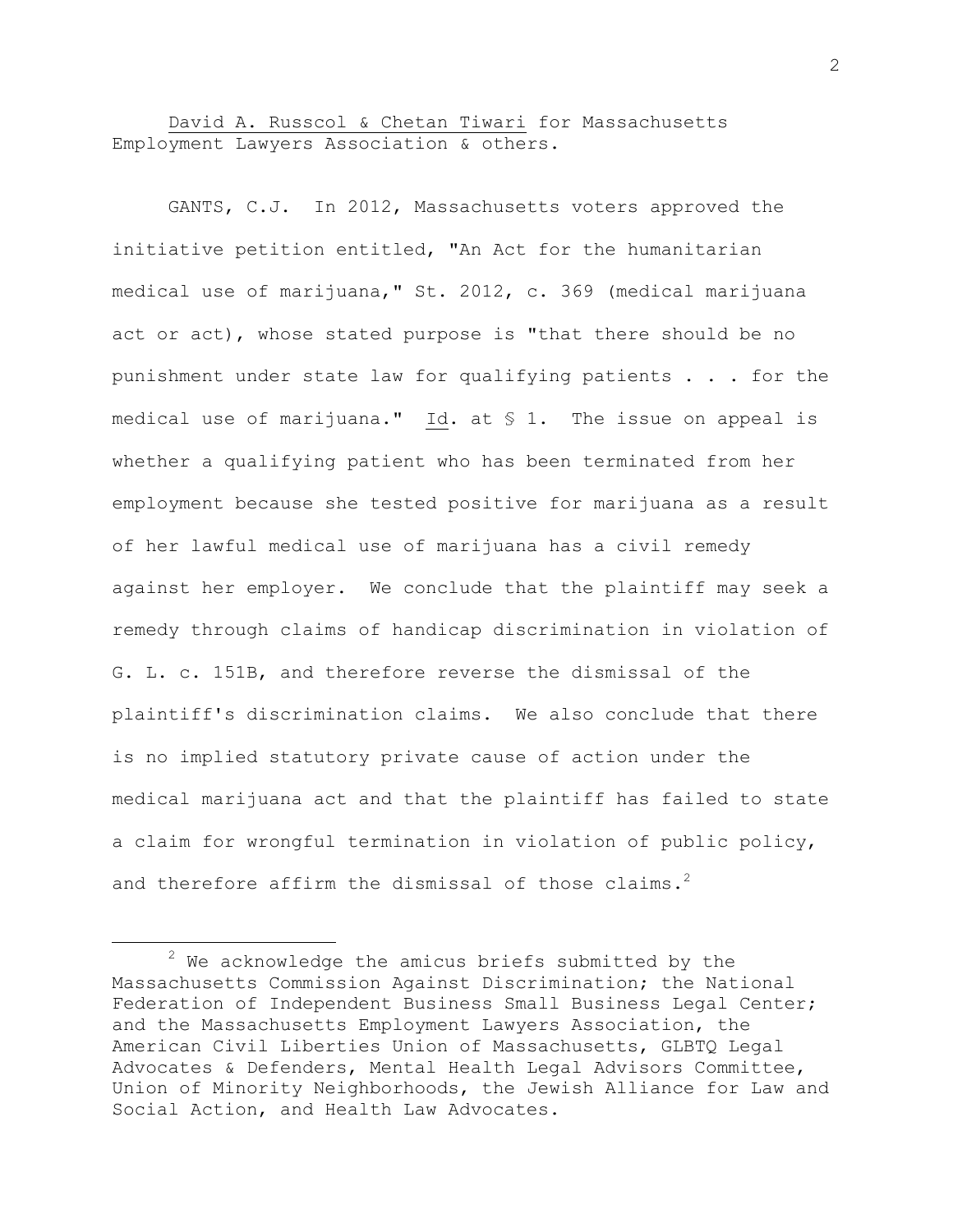Background. "We review the allowance of a motion to dismiss de novo." Curtis v. Herb Chambers I-95, Inc., 458 Mass. 674, 676 (2011). In deciding whether a count in the complaint states a claim under Mass. R. Civ. P. 12 (b) (6), 365 Mass. 754 (1974), we accept as true the allegations in the complaint, draw every reasonable inference in favor of the plaintiff, and determine whether the factual allegations plausibly suggest an entitlement to relief under the law. Id.

As alleged in the complaint, the plaintiff, Cristina Barbuto, was offered an entry-level position with defendant Advantage Sales and Marketing (ASM) in the late summer of 2014, and accepted the offer. An ASM representative later left a message for Barbuto stating that she was required to take a mandatory drug test. Barbuto told the ASM employee who would be her supervisor that she would test positive for marijuana. Barbuto explained that she suffers from Crohn's disease, a debilitating gastrointestinal condition; that her physician had provided her with a written certification that allowed her to use marijuana for medicinal purposes; and that, as a result, she was a qualifying medical marijuana patient under Massachusetts law. She added that she did not use marijuana daily and would not consume it before work or at work.

Typically, Barbuto uses marijuana in small quantities at her home, usually in the evening, two or three times per week.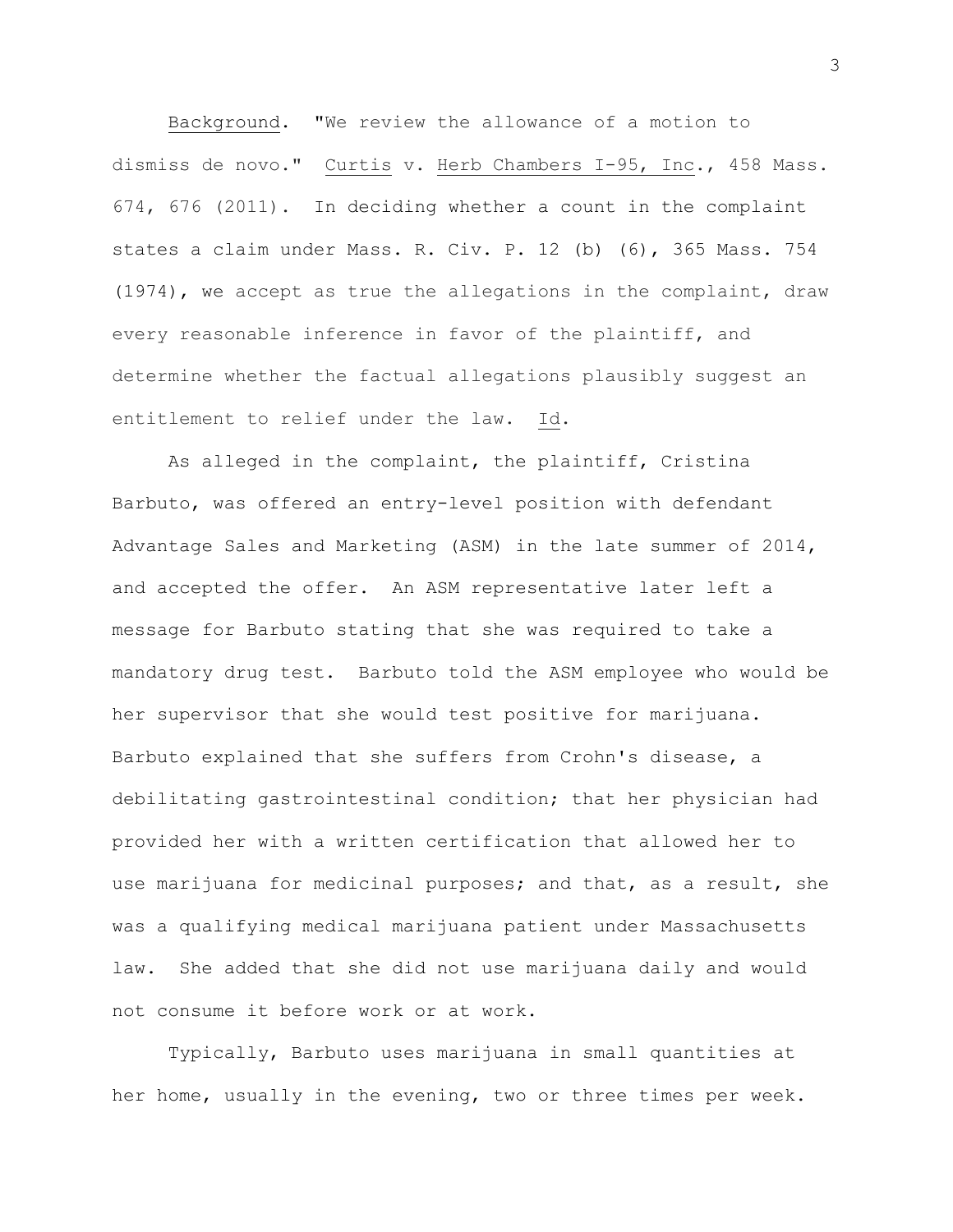As a result of her Crohn's disease, and her irritable bowel syndrome, she has "little or no appetite," and finds it difficult to maintain a healthy weight. After she started to use marijuana for medicinal purposes, she gained fifteen pounds and has been able to maintain a healthy weight.

The supervisor told Barbuto that her medicinal use of marijuana "should not be a problem," but that he would confirm this with others at ASM. He later telephoned her and confirmed that her lawful medical use of marijuana would not be an issue with the company.

On September 5, 2014, Barbuto submitted a urine sample for the mandatory drug test. On September 11, she went to an ASM training program, where she was given a uniform and assigned a supermarket location where she would promote the products of ASM's customers. She completed her first day of work the next day. She did not use marijuana at the workplace and did not report to work in an intoxicated state. That evening, defendant Joanna Meredith Villaruz, ASM's Human Resources representative, informed Barbuto that she was terminated for testing positive for marijuana. Villaruz told Barbuto that ASM did not care if Barbuto used marijuana to treat her medical condition because "we follow federal law, not state law."

Barbuto filed a verified charge of discrimination against ASM and Villaruz with the Massachusetts Commission Against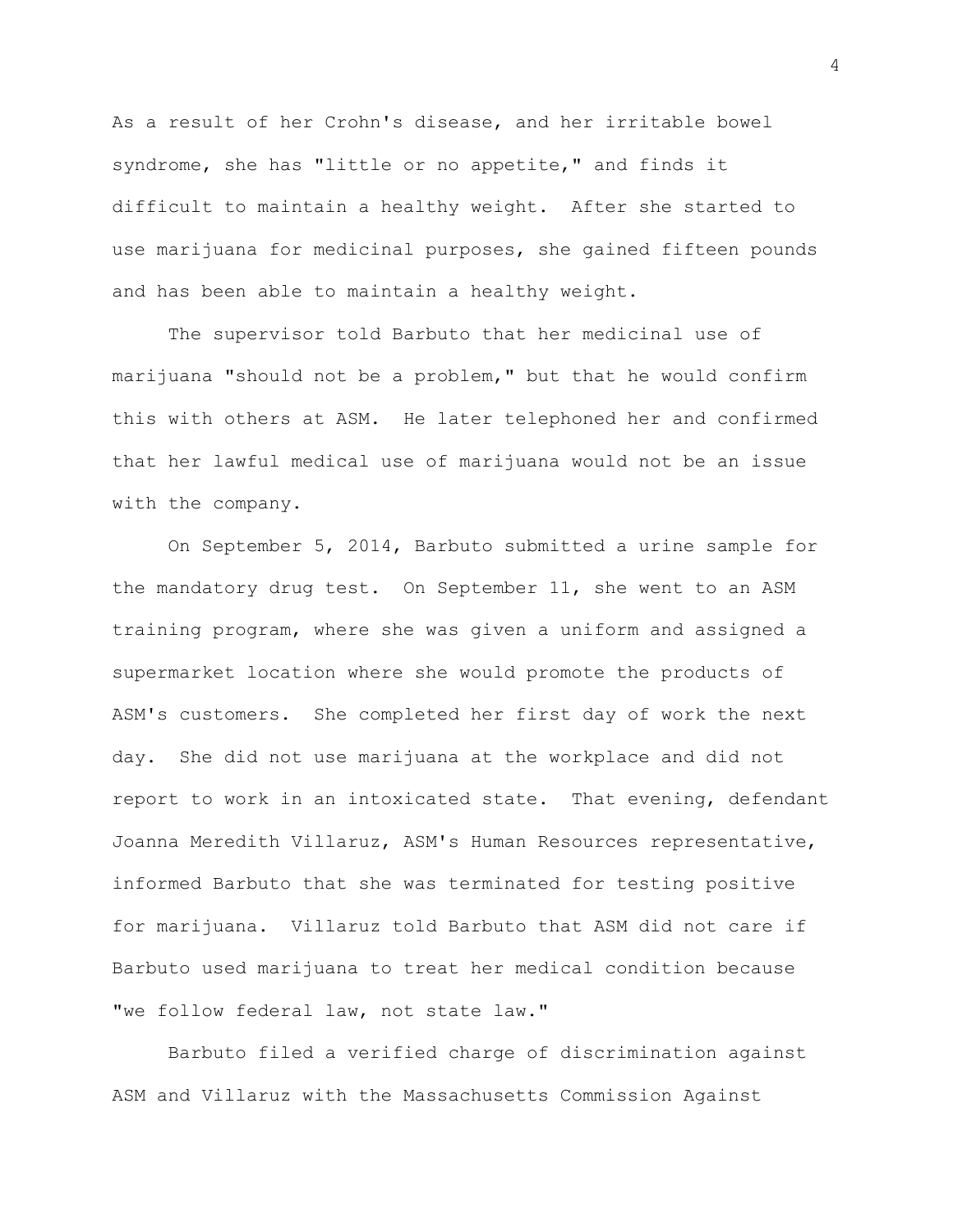Discrimination (MCAD), which she later withdrew in order to file a complaint in the Superior Court. The complaint included six claims: (1) handicap discrimination, in violation of G. L. c. 151B,  $\frac{6}{5}$  4 (16); (2) interference with her right to be protected from handicap discrimination, in violation of G. L. c. 151B, § 4 (4A); (3) aiding and abetting ASM in committing handicap discrimination, in violation of G. L. c. 151B, § 4 (5); (4) invasion of privacy, in violation of G. L. c. 214, § 1B; (5) denial of the "right or privilege" to use marijuana lawfully as a registered patient to treat a debilitating medical condition, in violation of the medical marijuana act; and (6) violation of public policy by terminating the plaintiff for lawfully using marijuana for medicinal purposes. The second and third claims were brought against Villaruz alone; the rest were brought against both ASM and Villaruz. After unsuccessfully attempting to remove the case to United States District Court, the defendants filed a motion to dismiss the complaint in the Superior Court.

The judge allowed the motion as to all counts except the invasion of privacy claim. At the request of the plaintiff, the judge entered a separate and final judgment on the dismissed claims, and stayed the invasion of the privacy claim pending appeal. The plaintiff filed a notice of appeal regarding the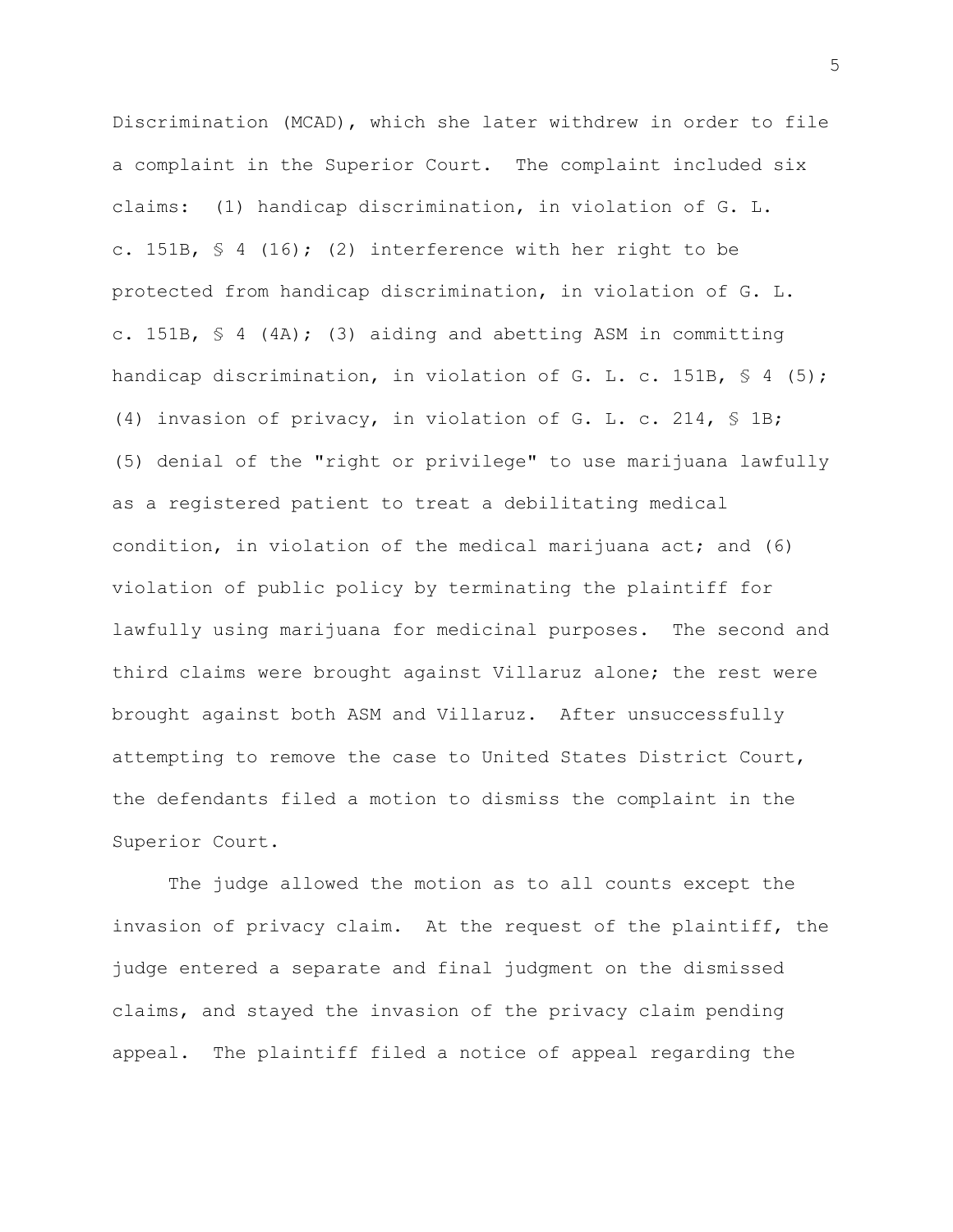dismissed claims, and we allowed the plaintiff's application for direct appellate review.

Discussion. 1. Massachusetts medical marijuana act. Under the medical marijuana act, a "qualifying patient" is defined as "a person who has been diagnosed by a licensed physician as having a debilitating medical condition"; Crohn's disease is expressly included within the definition of a "debilitating medical condition." St. 2012, c. 369, §§ 2 (K), (C). The act protects a qualifying patient from "arrest or prosecution, or civil penalty, for the medical use of marijuana" provided the patient "(a) [p]ossesses no more marijuana than is necessary for the patient's personal, medical use, not exceeding the amount necessary for a sixty-day supply; and (b) [p]resents his or her registration card to any law enforcement official who questions the patient . . . regarding use of marijuana." St. 2012, c. 369, § 4. The act also provides, "Any person meeting the requirements under this law shall not be penalized under Massachusetts law in any manner, or denied any right or privilege, for such actions." Id.

Like Massachusetts, nearly ninety per cent of States, as well as Puerto Rico and the District of Columbia, allow the limited possession of marijuana for medical treatment. See Congressional Research Service, The Marijuana Policy Gap and the Path Forward 7 (Mar. 10, 2017). See also National Conference of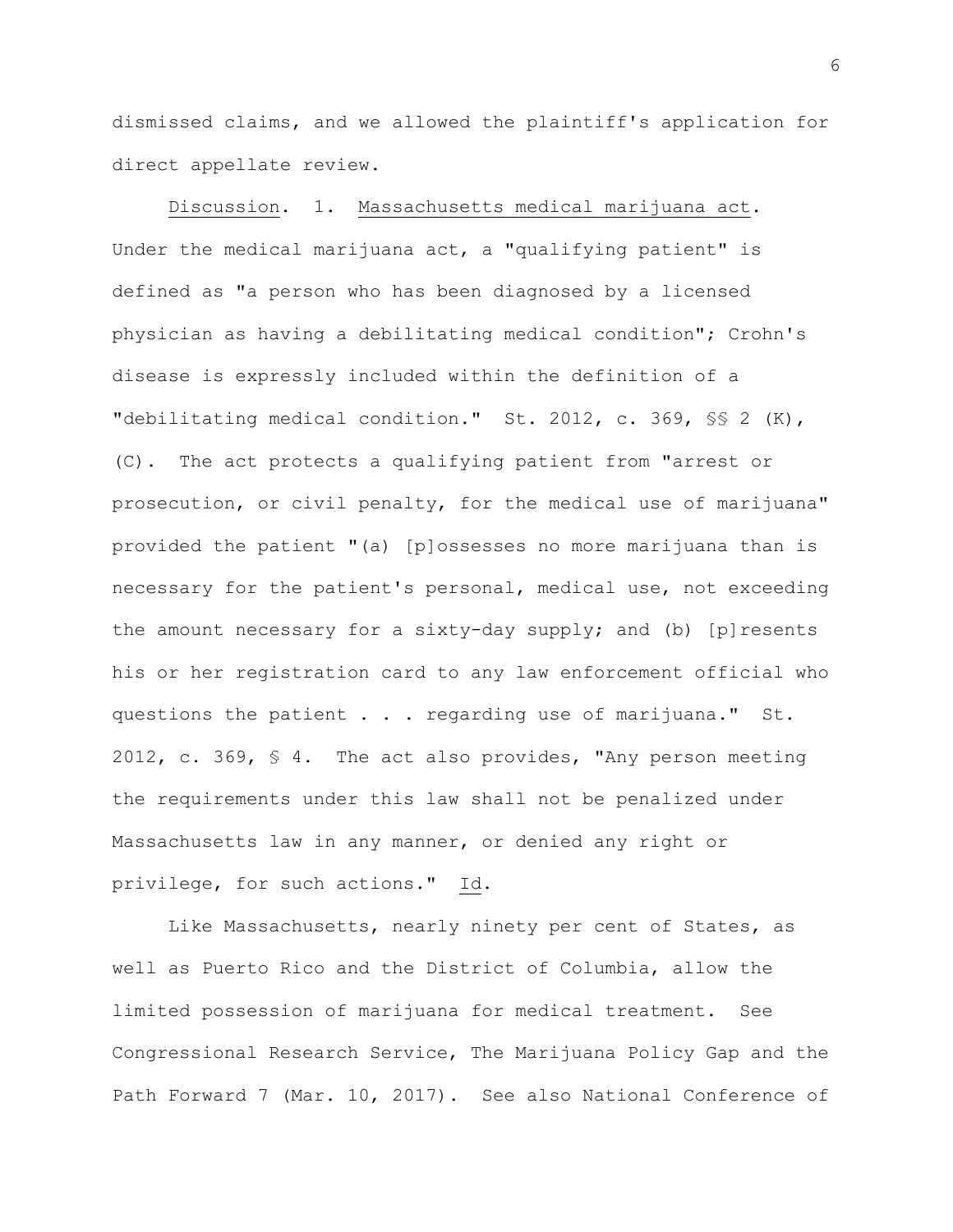State Legislatures, State Medical Marijuana Laws (2017) , http://www.ncsl.org/research/health/state-medical-marijuanalaws.aspx [https://perma.cc/9VYY-YMP8] (reporting that twentynine States, the District of Columbia, Puerto Rico, and Guam allow for "comprehensive public medical marijuana and cannabis programs," while seventeen other States allow use of "'low THC, high cannabidiol . . . products' for medical reasons in limited situations or as a legal defense").<sup>3</sup> Yet under Federal law, marijuana continues to be a Schedule I controlled substance under the Controlled Substances Act, 21 U.S.C.  $\frac{1}{5}$  812(b)(1), (c) (2012), whose possession is a crime, regardless of whether it is prescribed by a physician for medical use. See Gonzales v. Raich, 545 U.S. 1, 27 (2005) ("The [Controlled Substances Act] designates marijuana as contraband for any purpose; in fact, by characterizing marijuana as a Schedule I drug, Congress expressly found that the drug has no acceptable medical uses" [emphasis in original]). Consequently, a qualifying patient in Massachusetts who has been lawfully prescribed marijuana remains potentially subject to Federal criminal prosecution for possessing the marijuana prescribed. It is against this unusual

 $\overline{\phantom{a}}$ 

<sup>3</sup> In November, 2016, Massachusetts voters approved another initiative petition that legalized the recreational possession and use of marijuana by persons over twenty-one years of age. See St. 2016, c. 334. This initiative is irrelevant to this appeal, because the plaintiff's possession and use of marijuana for medical treatment was already lawful at the time her employment was terminated for its use.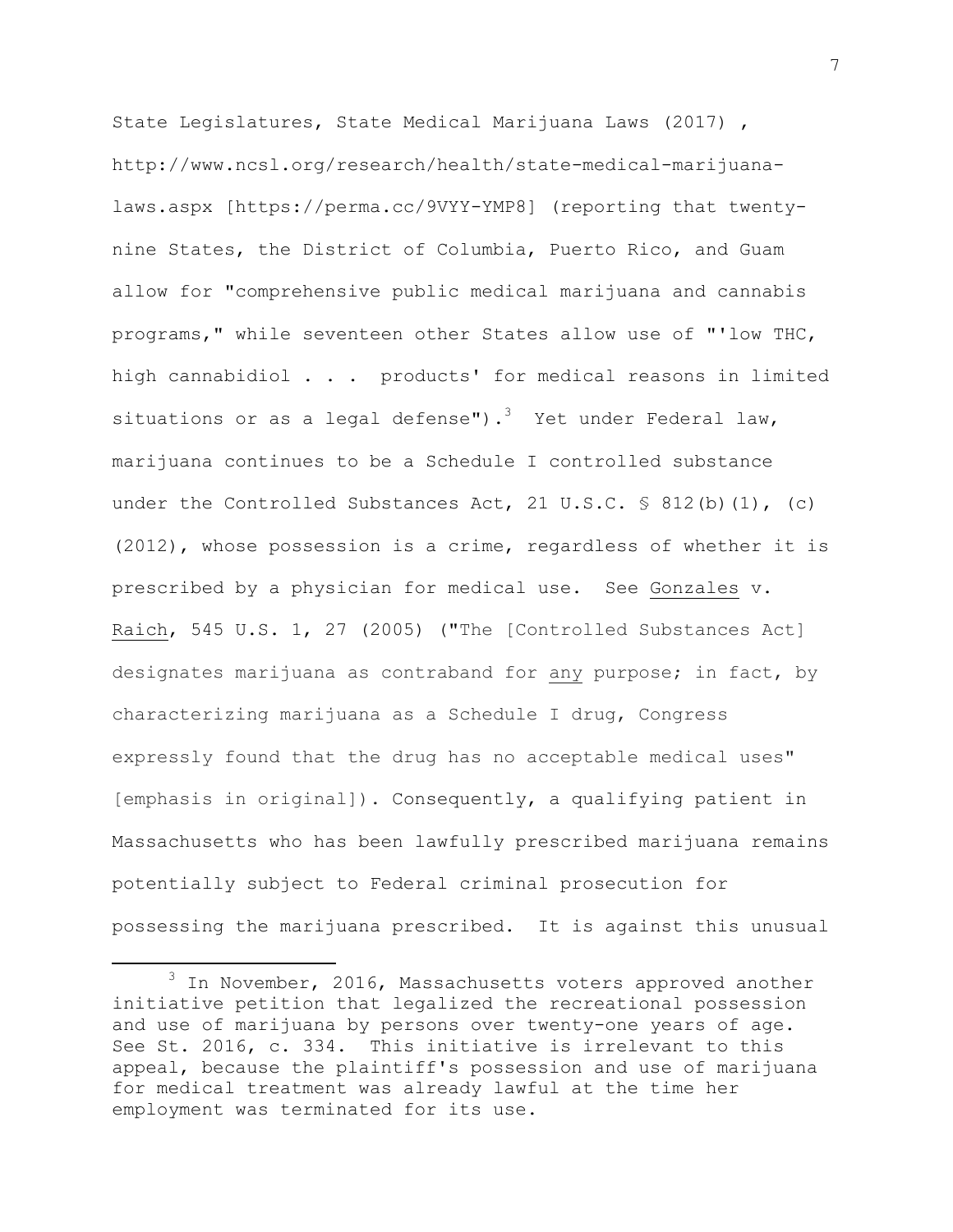backdrop that we review the judge's dismissal of every claim in the complaint except for the privacy claim.

2. Handicap discrimination. Under G. L. c. 151B, § 4 (16), it is an "unlawful practice . . . [f] or any employer . . . to dismiss from employment or refuse to hire . . . , because of [her] handicap, any person alleging to be a qualified handicapped person, capable of performing the essential functions of the position involved with reasonable accommodation, unless the employer can demonstrate that the accommodation required to be made to the physical or mental limitations of the person would impose an undue hardship to the employer's business."<sup>4</sup> "In interpreting the meaning of these provisions, we give 'substantial deference' to the guidelines interpreting G. L. c. 151B, promulgated by the MCAD, although we recognize that the guidelines do not carry the force of law." Gannon v. Boston, 476 Mass. 786, 792 (2017), citing Dahill v. Police Dep't of Boston, 434 Mass. 233, 239 (2001). "We remain mindful that the Legislature instructed that G. L. c. 151B

 $\overline{\phantom{a}}$ 

 $4$  The law defines the term "handicap" to mean "(a) a physical or mental impairment which substantially limits one or more major life activities of a person; (b) a record of having such impairment; or (c) being regarded as having such impairment." G. L. c. 151B, § 1 (17). "[H]andicapped person" means "any person who has a handicap." G. L. c. 151B, § 1 (19). A "qualified handicapped person" is "a handicapped person who is capable of performing the essential functions of a particular job, or who would be capable of performing the essential functions of a particular job with reasonable accommodation to the handicap." G. L. c. 151B, § 1 (16).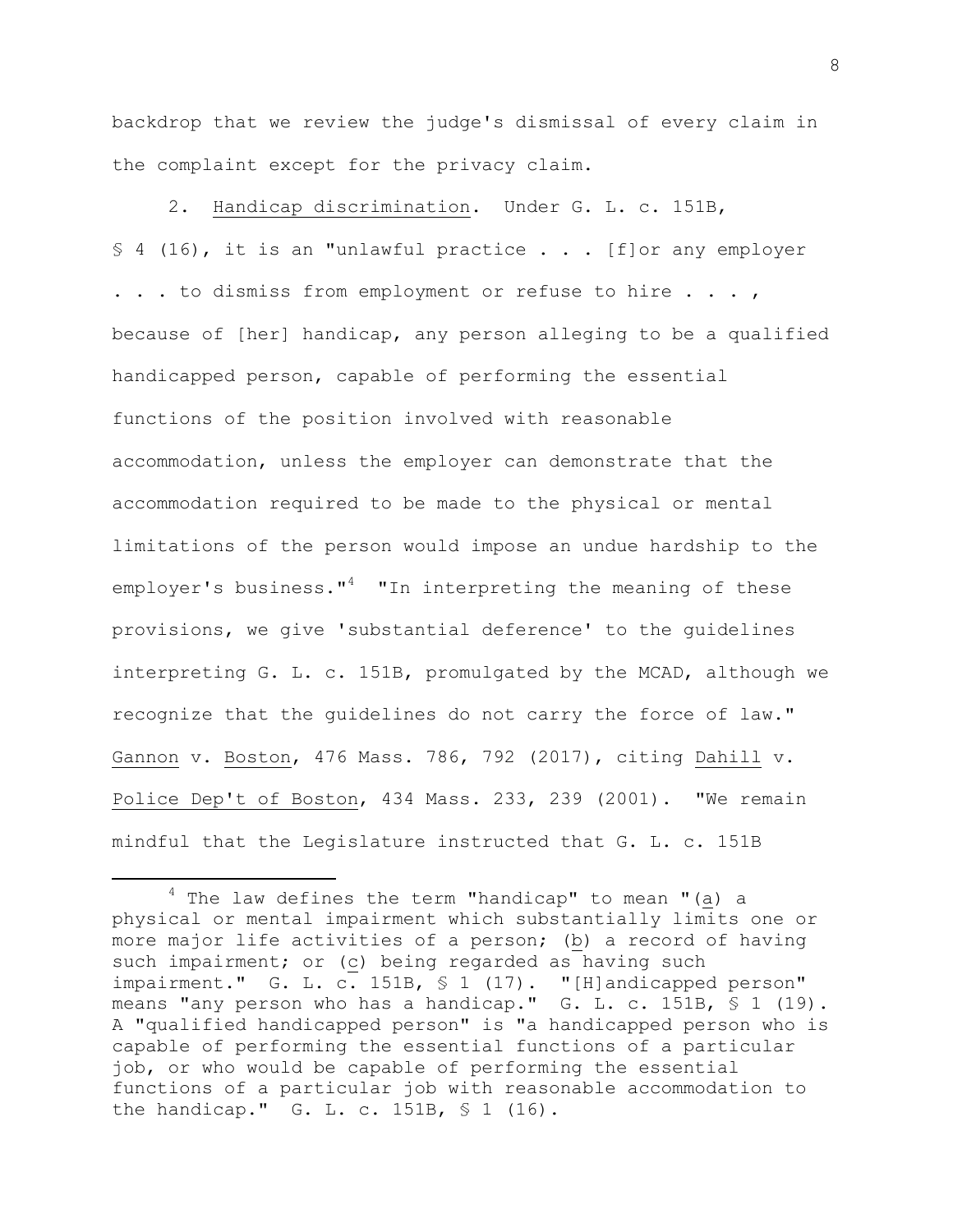'shall be construed liberally for the accomplishment of its purposes.'" Gannon, supra at 793, quoting G. L. c. 151B, § 9.

The plaintiff alleges that she is a "handicapped person" because she suffers from Crohn's disease and that she is a "qualified handicapped person" because she is capable of performing the essential functions of her job with a reasonable accommodation to her handicap; that is, with a waiver of ASM's policy barring anyone from employment who tests positive for marijuana so that she may continue to use medical marijuana as prescribed by her physician.<sup>5</sup> She adequately states a claim for handicap discrimination in violation of § 4 (16) if the allegations in her complaint, accepted as true, suffice to make a facial showing that she is a "qualified handicapped person" who was terminated because of her handicap. See Massachusetts Commission Against Discrimination, Guidelines: Employment Discrimination on the Basis of Handicap, Chapter 151B, § IX.A.3 (1998) (MCAD Guidelines).

l

<sup>5</sup> "Reasonable accommodation" is not a defined term in G. L. c. 151B, § 1, but it is defined in guidelines regarding handicap discrimination issued by the Massachusetts Commission Against Discrimination: "A 'reasonable accommodation' is any adjustment or modification to a job (or the way a job is done), employment practice, or work environment that makes it possible for a handicapped individual to perform the essential functions of the position involved and to enjoy equal terms, conditions and benefits of employment" (footnote omitted). Massachusetts Commission Against Discrimination, Guidelines: Employment Discrimination on the Basis of Handicap Chapter 151B § II.C (1998) (MCAD Guidelines).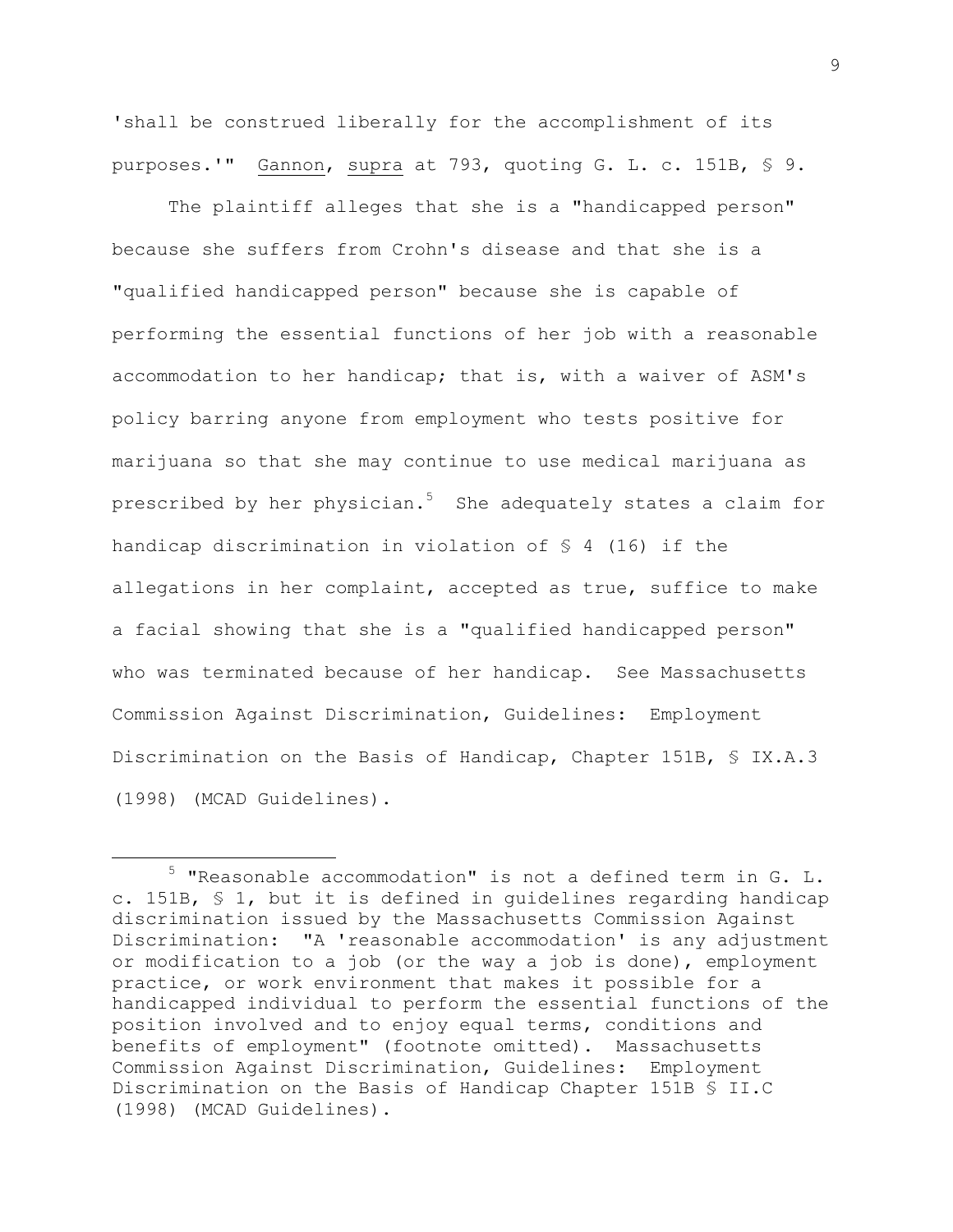Where Crohn's disease is characterized as a "debilitating medical condition" under the medical marijuana act, see St. 2012, c. 369, § 2 (C), and where the complaint alleges that, as a result of this condition, combined with irritable bowel syndrome, the plaintiff has "little or no appetite" and has difficulty maintaining a healthy weight, we conclude that she has adequately alleged that she has a physical impairment that substantially limits one or more major life activities and therefore is a "handicapped person" as defined in  $\S$  1 (19).<sup>6</sup>

Where a plaintiff is handicapped and where she suffered an adverse employment action even though she was capable of performing the essential functions of her position with some form of accommodation, the plaintiff adequately alleges a claim of handicap discrimination if the accommodation that she alleges is necessary is facially reasonable. See Godfrey v. Globe Newspaper Co., 457 Mass. 113, 120 (2010). Because a reasonable accommodation claim may arise in a wide variety of contexts, courts are reluctant to set "hard and fast rules" as to when an

 $\overline{\phantom{a}}$ 

 $6$  Barbuto's complaint does not specify which "major life activity" her Crohn's disease impairs. However, accepting the facts alleged in the complaint as true, it appears that the disease significantly impairs her ability to work, which is a major life activity. See G. L. c. 151B, § 1 (20); New Bedford v. Massachusetts Comm'n Against Discrimination, 440 Mass. 450, 464-465 (2003). We also note that eating is widely recognized as a major life activity under Federal antidiscrimination case law. See Kapche v. Holder, 677 F.3d 454, 461 & n.6 (D.C. Cir. 2012), and cases cited.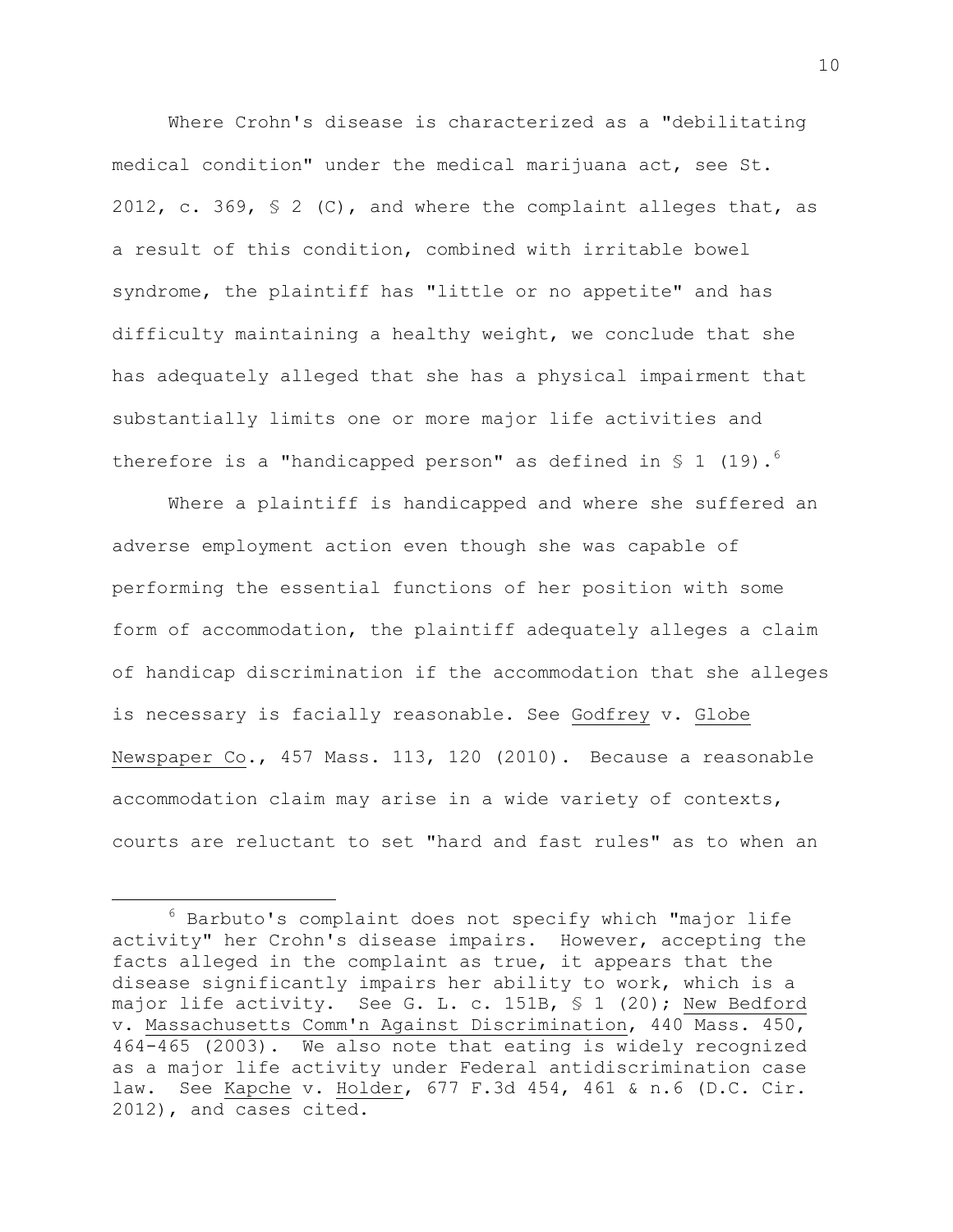accommodation is facially reasonable. See Reed v. LePage Bakeries, Inc., 244 F.3d 254, 259 n.5 (1st Cir. 2001). Generally speaking, however, a plaintiff must at least show that the accommodation is "feasible for the employer under the circumstances." Id. at 259.

The defendants argue that Barbuto has failed to state a claim of handicap discrimination for two reasons. First, they contend that she has not adequately alleged that she is a "qualified handicapped person" because the only accommodation she sought -- her continued use of medical marijuana -- is a Federal crime, and therefore is facially unreasonable. See Garcia v. Tractor Supply Co., 154 F. Supp. 3d 1225, 1229 (D.N.M. 2016) ("medical marijuana is not an accommodation that must be provided for by the employer"); Ross v. RagingWire Telecomm., Inc., 42 Cal. 4th 920, 926 (2008) (California's statute prohibiting handicap discrimination "does not require employees to accommodate the use of illegal drugs"). Second, they contend that, even if she were a "qualified handicapped person," she was terminated because she failed a drug test that all employees are required to pass, not because of her handicap.

As to the defendants' first argument, where an employee is handicapped because she suffers from a debilitating medical condition that can be alleviated or managed with medication, one generally would expect an employer not to interfere with the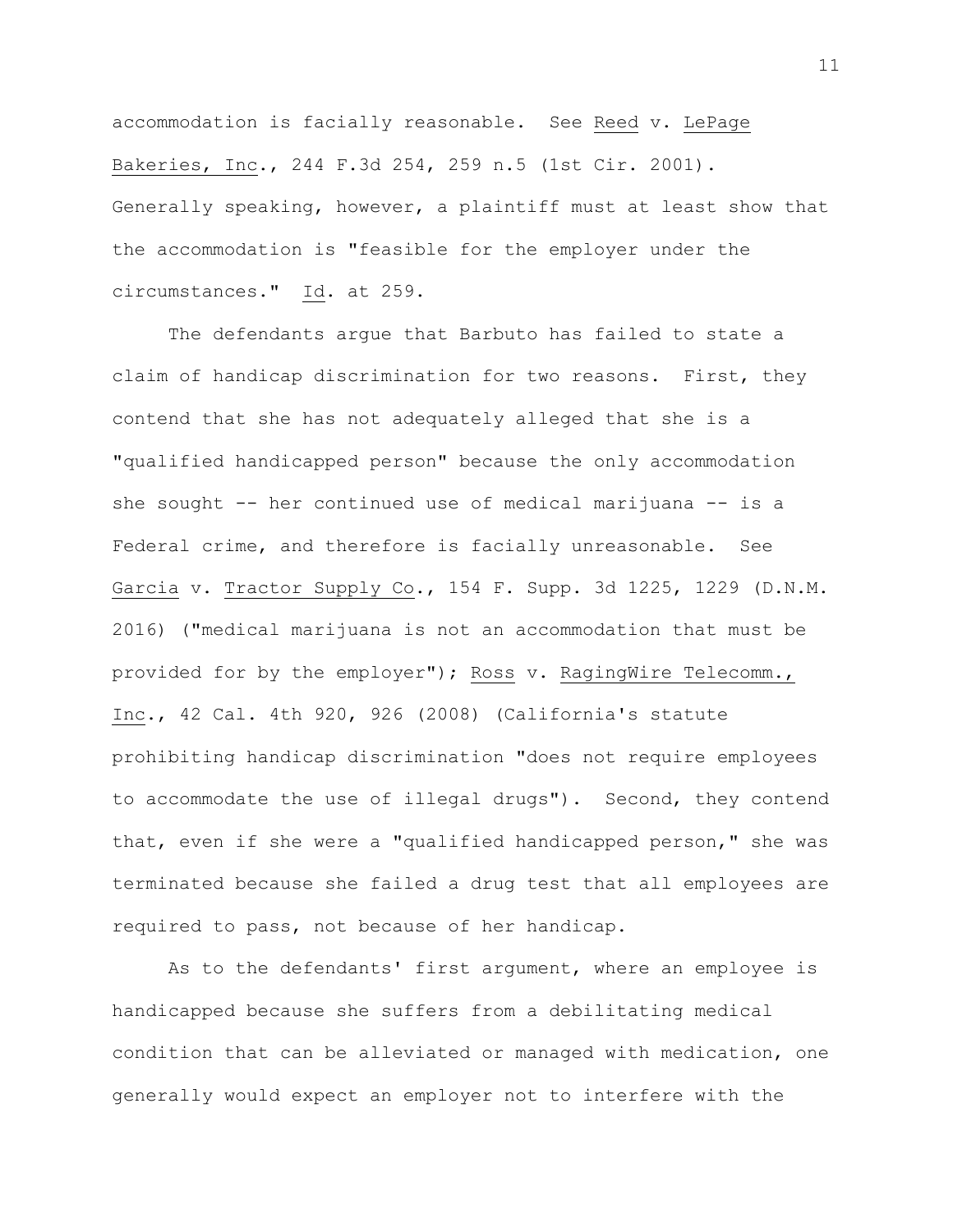employee taking such medication, or to terminate her because she took it. If the employer, however, had a drug policy prohibiting the use of such medication, even where lawfully prescribed by a physician, the employer would have a duty to engage in an interactive process with the employee to determine whether there were equally effective medical alternatives to the prescribed medication whose use would not be in violation of its policy. See Godfrey, 457 Mass. at 120 ("If the accommodation proposed by the employee appears unduly onerous, the employer has an obligation to work with the employee to determine whether another accommodation is possible"). See also Massachusetts Bay Transp. Auth. v. Massachusetts Comm'n Against Discrimination, 450 Mass. 327, 342 n.17 (2008) (when handicapped employee requests accommodation, "employer is obligated to participate in the interactive process of determining one"); MCAD Guidelines, § VII.C (once handicapped employee notifies employer of need for accommodation to perform essential functions of job, "the employer should initiate an informal interactive process" with employee to "identify the precise limitation resulting from the handicap and potential reasonable accommodations that could overcome those limitations").

Where no equally effective alternative exists, the employer bears the burden of proving that the employee's use of the medication would cause an undue hardship to the employer's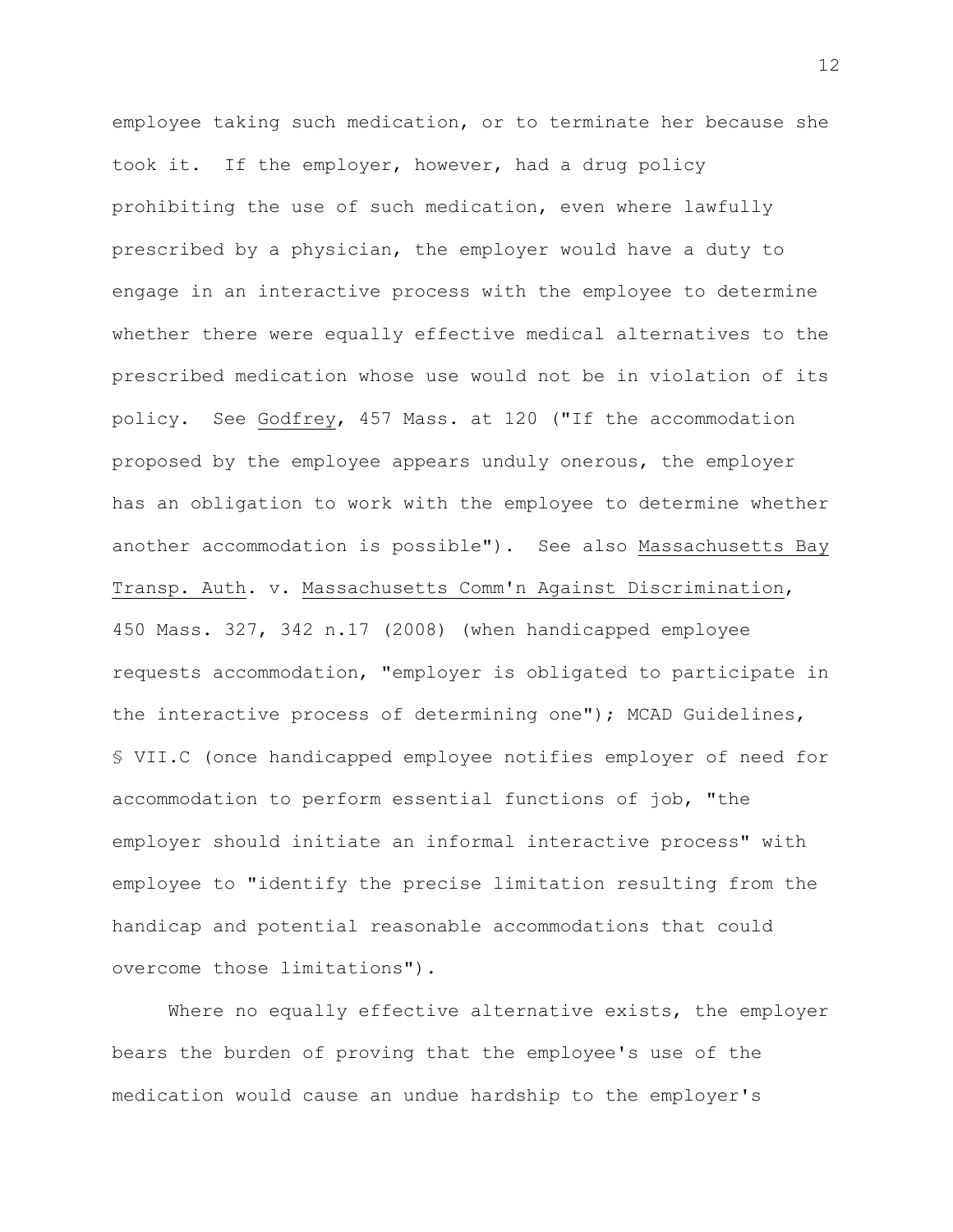business in order to justify the employer's refusal to make an exception to the drug policy reasonably to accommodate the medical needs of the handicapped employee. See Godfrey, 457 Mass. at 120, quoting Cox v. New England Tel. & Tel. Co., 414 Mass. 375, 386 n.3 (1993) ("Once an employee 'make[s] at least a facial showing that reasonable accommodation is possible,' the burden of proof [of both production and persuasion] shifts to the employer to establish that a suggested accommodation would impose an undue hardship"). Because the burden of proving undue hardship rests with the employer, where an employee brings a handicap discrimination claim following her dismissal for the use of her prescribed medication, her complaint will state a claim for relief that will survive a motion to dismiss where it adequately alleges that she is a "qualified handicapped person" because she could have competently performed her job with the medication, and that allowing her to use the medication was at least facially a reasonable accommodation.

Here, the defendants contend that, because the prescribed medication is marijuana, which is illegal to possess under Federal law, an accommodation that would permit the plaintiff to continue to be treated with medical marijuana is per se unreasonable. They also contend that, because such an accommodation is facially unreasonable, it owed the plaintiff no obligation to participate in the interactive process to identify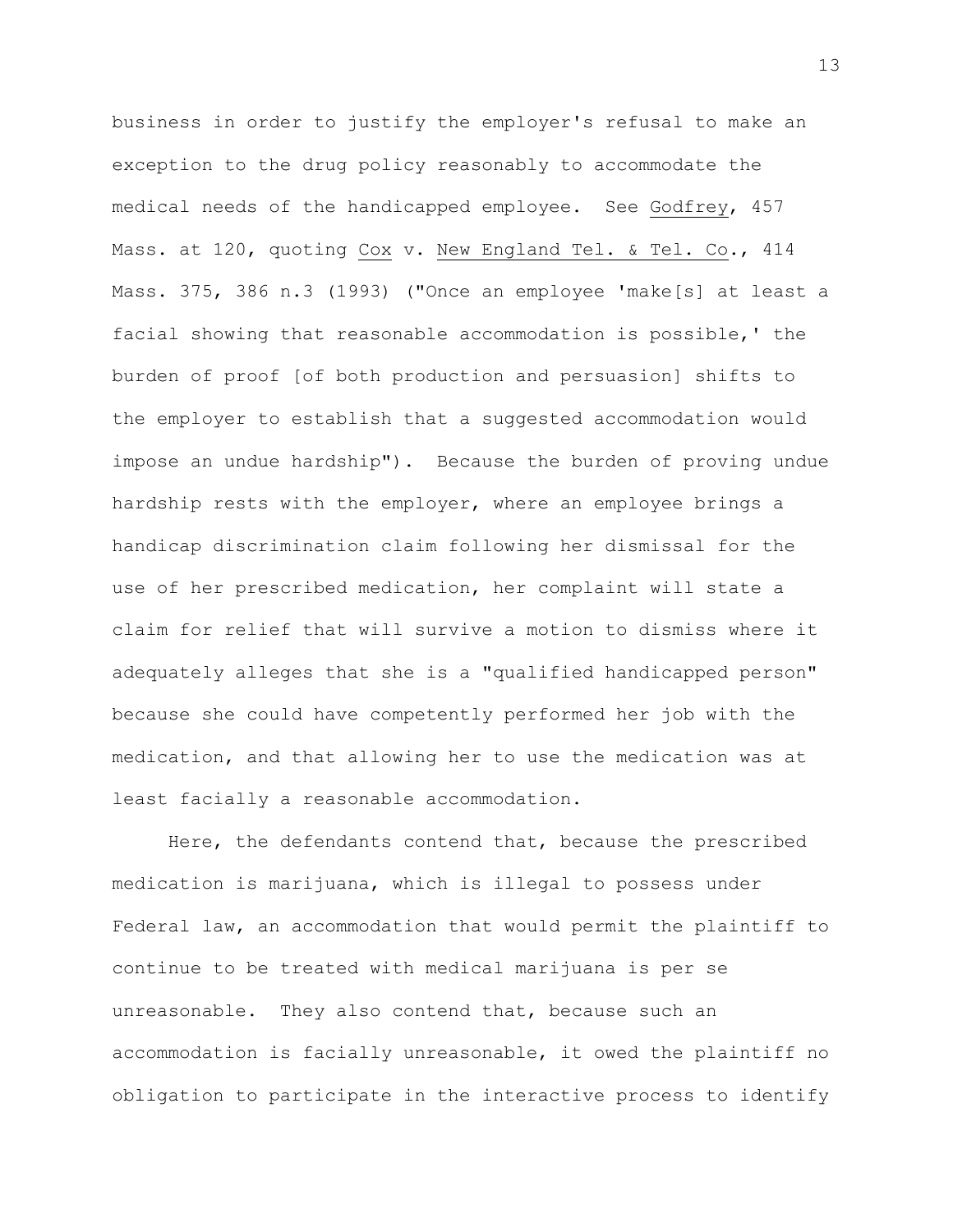a reasonable accommodation before they terminated her employment. We are not persuaded by either argument.

Under Massachusetts law, as a result of the act, the use and possession of medically prescribed marijuana by a qualifying patient is as lawful as the use and possession of any other prescribed medication. Where, in the opinion of the employee's physician, medical marijuana is the most effective medication for the employee's debilitating medical condition, and where any alternative medication whose use would be permitted by the employer's drug policy would be less effective, an exception to an employer's drug policy to permit its use is a facially reasonable accommodation. A qualified handicapped employee has a right under G. L. c. 151B, § 4 (16), not to be fired because of her handicap, and that right includes the right to require an employer to make a reasonable accommodation for her handicap to enable her to perform the essential functions of her job.

Our conclusion finds support in the marijuana act itself, which declares that patients shall not be denied "any right or privilege" on the basis of their medical marijuana use. St. 2012, c. 369, § 4. A handicapped employee in Massachusetts has a statutory "right or privilege" to reasonable accommodation under G. L. c. 151B, § 4. If an employer's tolerance of an employee's use of medical marijuana were a facially unreasonable accommodation, the employee effectively would be denied this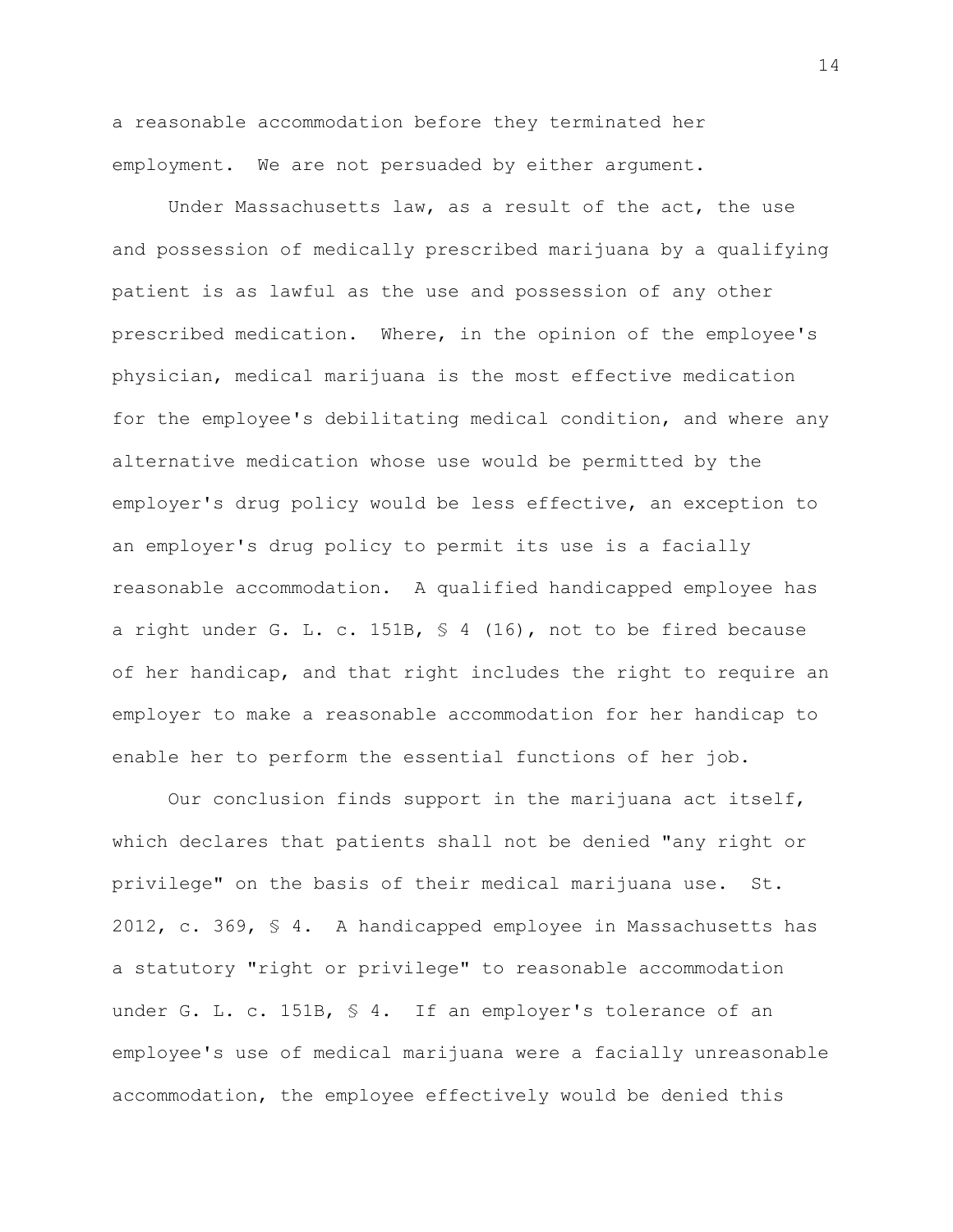"right or privilege" solely because of the patient's use of medical marijuana.<sup>7</sup>

The act also makes clear that it does not require "any accommodation of any on-site medical use of marijuana in any place of employment." St. 2012, c. 369, § 7 (D). This limitation implicitly recognizes that the off-site medical use of marijuana might be a permissible "accommodation," which is a term of art specific to the law of handicap discrimination.

 $\overline{\phantom{a}}$ 

In other published cases where State Supreme Courts have rejected employees' claims for relief from their termination of employment because of their use of medical marijuana, the employees did not bring handicap discrimination claims. In Coats v. Dish Network, LLC, 350 P.3d 849, 851 (Colo. 2015), the plaintiff brought a wrongful termination claim, alleging that his termination was in violation of a State statute that barred an employer from discharging an employee based on the employee's participation in "lawful activities" off-site during nonworking hours. The Supreme Court of Colorado affirmed the dismissal of the claim, concluding that the Legislature did not intend the statute to apply to an activity, such as the possession of marijuana, that was unlawful under Federal law. Id. at 853. In Roe v. Teletech Customer Care Mgt. (Colorado) LLC, 171 Wash. 2d 736, 760 (2011), the Washington Supreme Court affirmed the allowance of summary judgment in favor of the employer on the plaintiff's wrongful termination claims, holding that the State's medical marijuana law did not create a private right of action and did not proclaim a public policy prohibiting the discharge of an employee for medical marijuana use.

 $7$  The language of the Massachusetts medical marijuana act distinguishes this case from a California Supreme Court decision that denied an employee's challenge under the State's handicap discrimination law to a termination based on the employee's use of medical marijuana. The California medical marijuana law at issue in Ross v. RagingWire Telecomm. Inc., 42 Cal. 4th 920, 927-928 (2008), did not contain language protecting medical marijuana users from the denial of any right or privilege.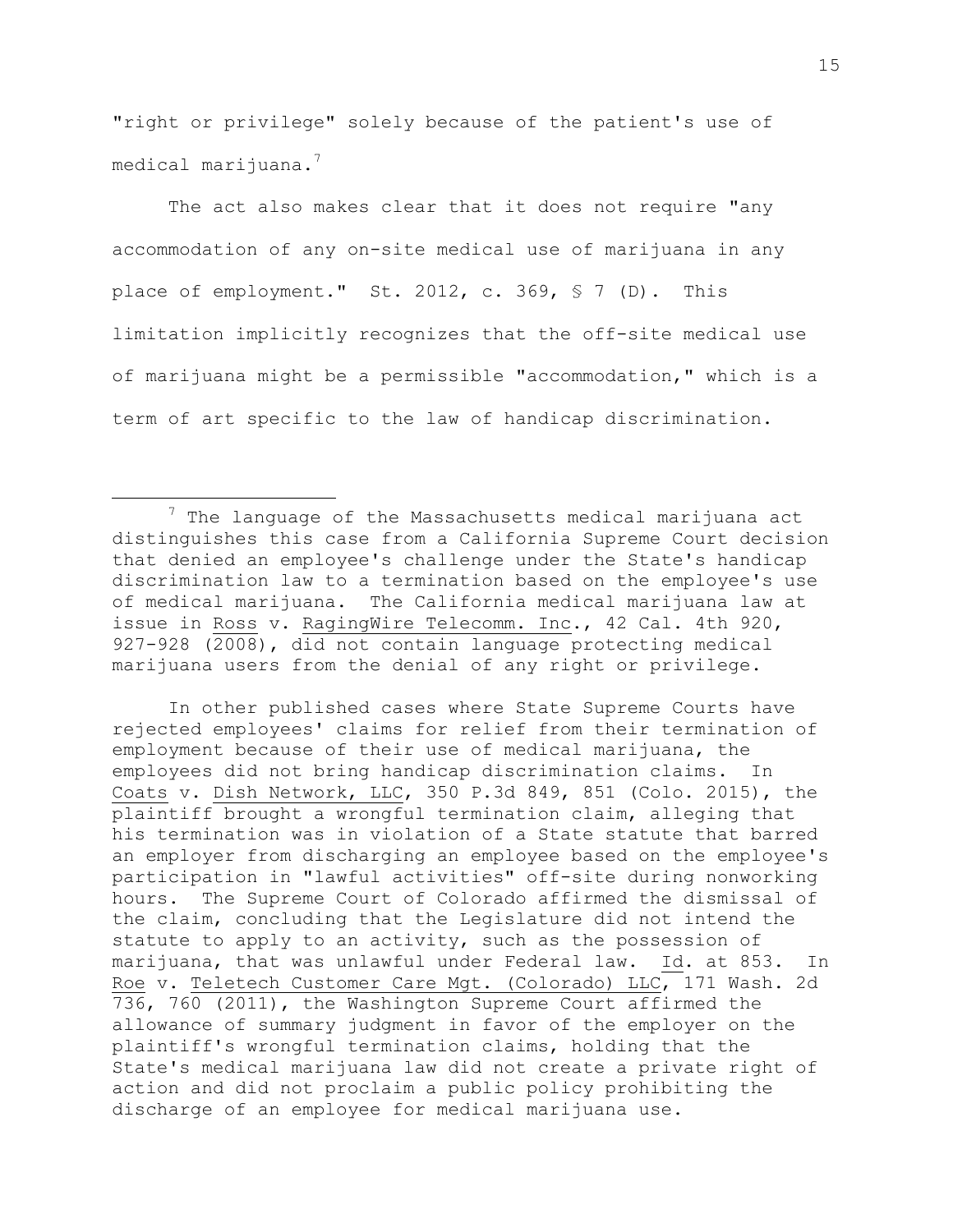The fact that the employee's possession of medical marijuana is in violation of Federal law does not make it per se unreasonable as an accommodation. The only person at risk of Federal criminal prosecution for her possession of medical marijuana is the employee. An employer would not be in joint possession of medical marijuana or aid and abet its possession simply by permitting an employee to continue his or her off-site use.

Nor are we convinced that, as a matter of public policy, we should declare such an accommodation to be per se unreasonable solely out of respect for the Federal law prohibiting the possession of marijuana even where lawfully prescribed by a physician. Since 1970 when Congress determined that marijuana was a Schedule I controlled substance that, in contrast with a Schedule II, III, IV, or V controlled substance, "has no currently accepted medical use in treatment in the United States," nearly ninety per cent of the States have enacted laws regarding medical marijuana that reflect their determination that marijuana, where lawfully prescribed by a physician, has a currently accepted medical use in treatment.  $8$  See 21 U.S.C. § 812(b)(1)(B). To declare an accommodation for medical

 $\overline{a}$ 

<sup>&</sup>lt;sup>8</sup> See National Organization for Reform of Marijuana Laws (NORML) v. Bell, 488 F. Supp. 123, 134-137 (D.D.C. 1980) (discussing legislative history of Controlled Substances Act); id. at 135 (in 1970 "few reliable scientific studies existed that could give accurate information to the legislators").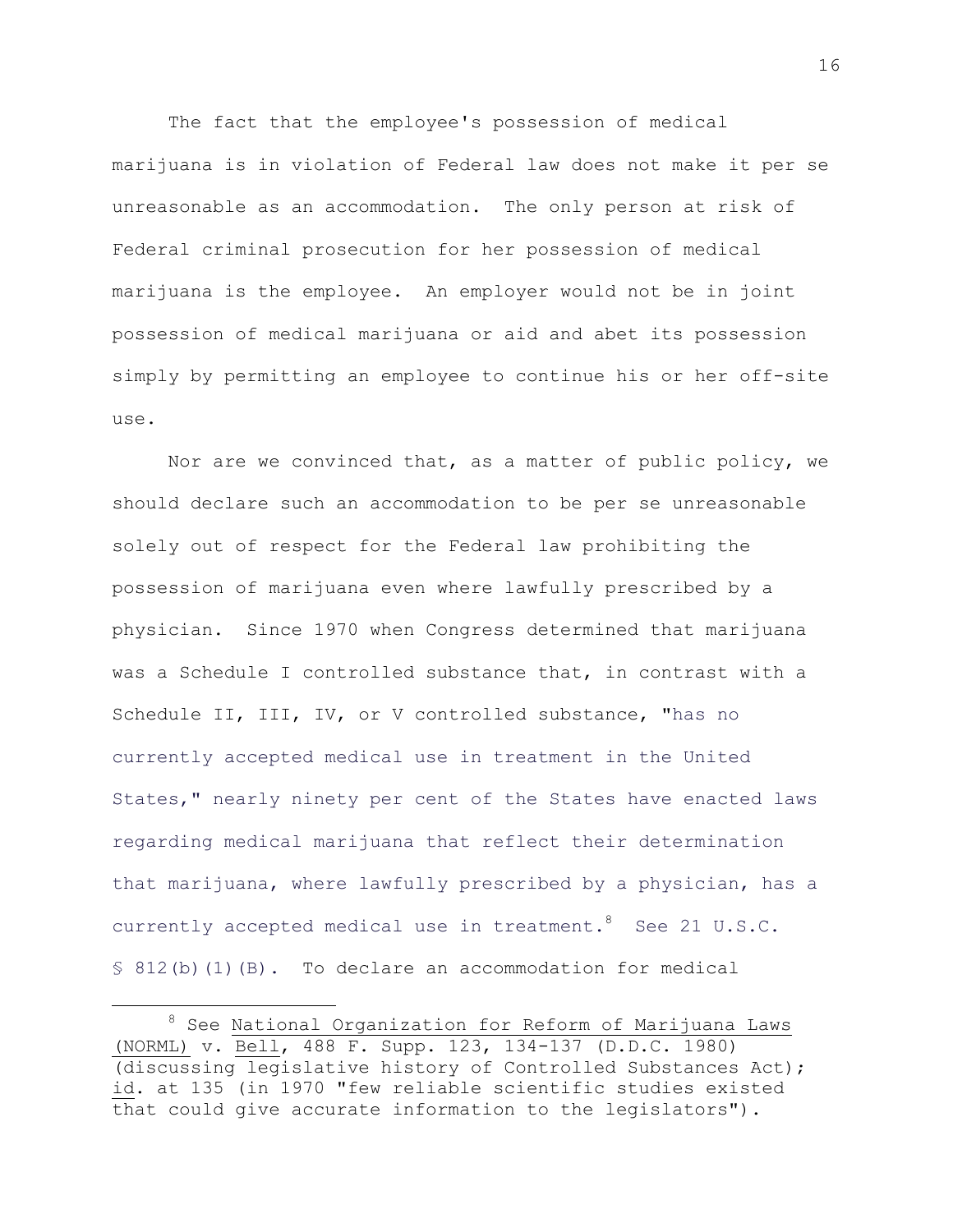marijuana to be per se unreasonable out of respect for Federal law would not be respectful of the recognition of Massachusetts voters, shared by the legislatures or voters in the vast majority of States, that marijuana has an accepted medical use for some patients suffering from debilitating medical conditions. Cf. Commonwealth v. Craan, 469 Mass. 24, 35 (2014) ("the fact that [marijuana possession] is technically subject to a Federal prohibition does not provide [the Commonwealth] an independent justification for a warrantless search").<sup>9</sup>

In addition, even if the accommodation of the use of medical marijuana were facially unreasonable (which it is not), the employer here still owed the plaintiff an obligation under G. L. c. 151B, § 4 (16), before it terminated her employment, to participate in the interactive process to explore with her whether there was an alternative, equally effective medication she could use that was not prohibited by the employer's drug policy. This failure to explore a reasonable accommodation alone is sufficient to support a claim of handicap discrimination provided the plaintiff proves that a reasonable

l

 $9$  The defendants in this case have waived the argument that Federal preemption requires the conclusion that an employee's use of medical marijuana is facially unreasonable as an accommodation. We note that the Oregon Supreme Court rested its decision that an employee's use of medical marijuana was not a reasonable accommodation under the State's disability act on this ground. Emerald Steel Fabricators, Inc. v. Bureau of Labor & Indus., 348 Or. 159, 189-190 (2010).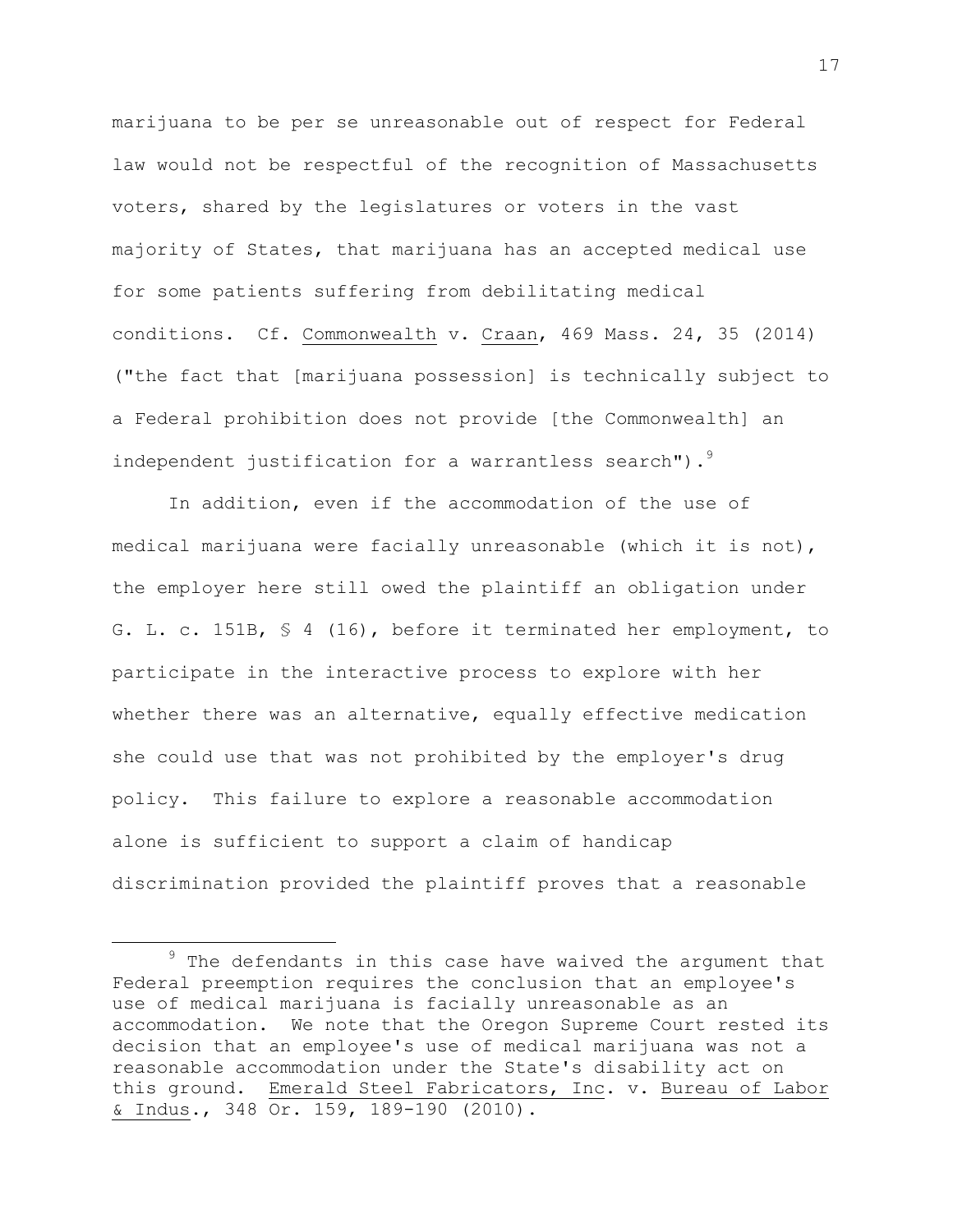accommodation existed that would have enabled her to be a "qualified handicapped person." See Spurling v. C & M Fine Pack, Inc., 739 F.3d 1055, 1061-1062 (7th Cir. 2014) (employer found liable for disability discrimination where it "turn[ed] a blind eye" to plaintiff's sleep impairment and terminated her without interactive dialogue where she could have demonstrated through such dialogue availability of narcolepsy medication that would have enabled her to perform essential functions of job).

As to the defendants' second argument, where a handicapped employee needs medication to alleviate or manage the medical condition that renders her handicapped, and the employer fires her because company policy prohibits the use of this medication, the law does not ignore the fact that the policy resulted in a person being denied employment because of her handicap. By the defendants' logic, a company that barred the use of insulin by its employees in accordance with a company policy would not be discriminating against diabetics because of their handicap, but would simply be implementing a company policy prohibiting the use of a medication. Where, as here, the company's policy prohibiting any use of marijuana is applied against a handicapped employee who is being treated with marijuana by a licensed physician for her medical condition, the termination of the employee for violating that policy effectively denies a handicapped employee the opportunity of a reasonable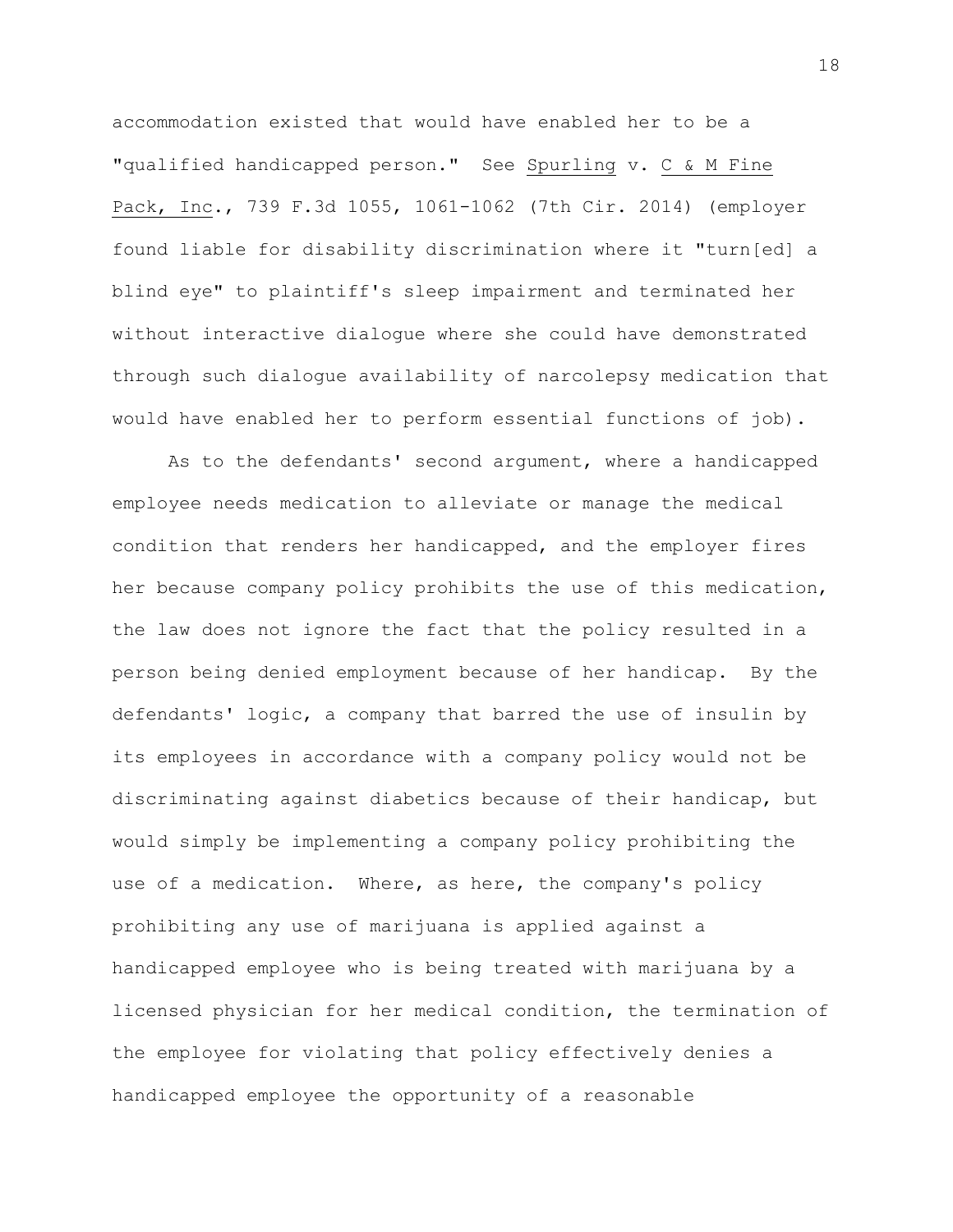accommodation, and therefore is appropriately recognized as handicap discrimination. Cf. School Comm. of Braintree v. Massachusetts Comm'n Against Discrimination, 377 Mass. 424, 425 (1979) (employment policy that prohibited teachers from using accrued sick leave for pregnancy-related disabilities that occur in extended maternity leaves was gender discrimination).

Our conclusion that an employee's use of medical marijuana under these circumstances is not facially unreasonable as an accommodation for her handicap means that the dismissal of the counts alleging handicap discrimination must be reversed. But it does not necessarily mean that the employee will prevail in proving handicap discrimination. The defendants at summary judgment or trial may offer evidence to meet their burden to show that the plaintiff's use of medical marijuana is not a reasonable accommodation because it would impose an undue hardship on the defendants' business. See Godfrey, 457 Mass. at 120. See also G. L. c. § 4 (16) (listing factors considered in determining whether accommodation would create undue hardship). For instance, an employer might prove that the continued use of medical marijuana would impair the employee's performance of her work or pose an "unacceptably significant" safety risk to the public, the employee, or her fellow employees. See Gannon, 476 Mass. at 800.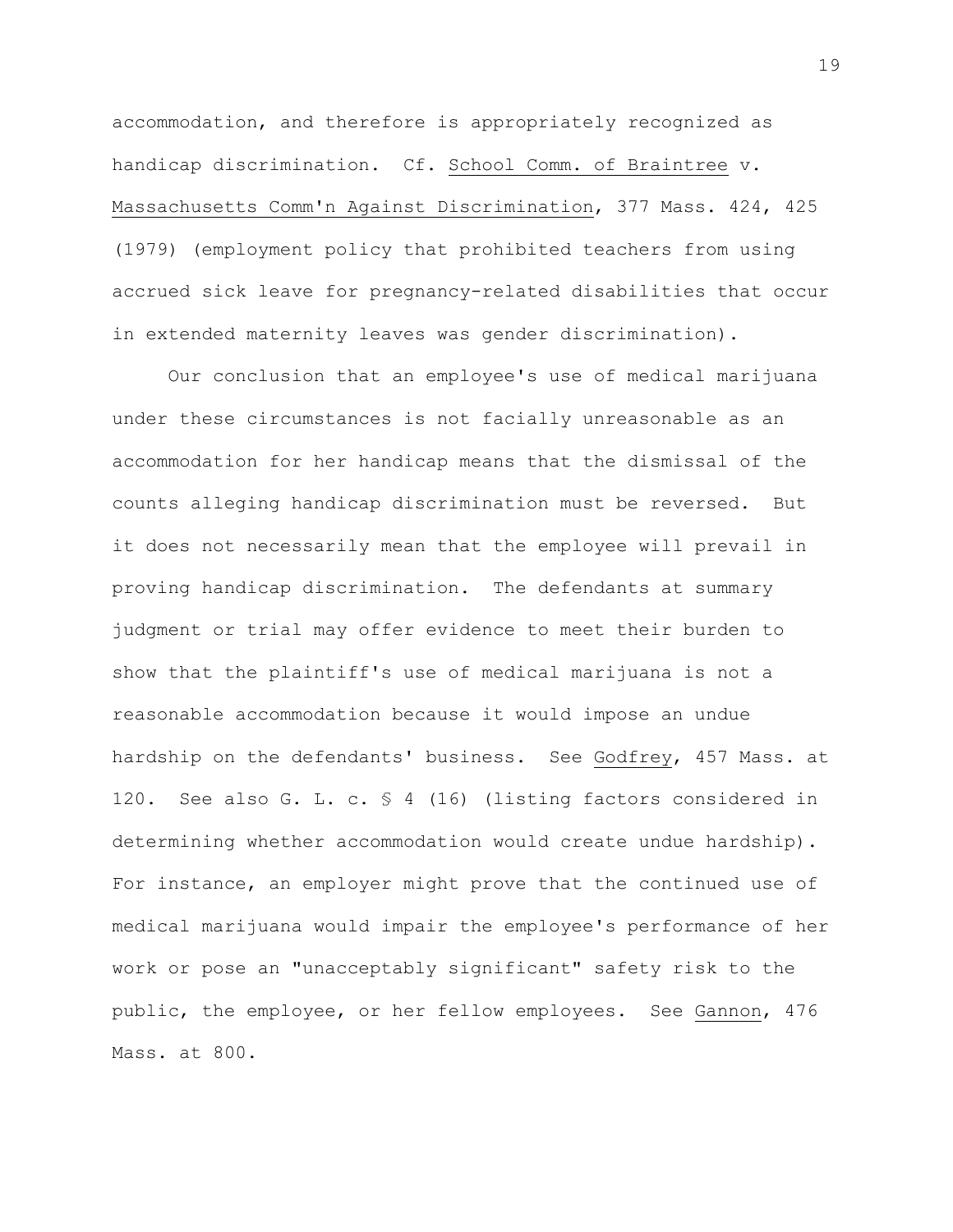Alternatively, an undue hardship might be shown if the employer can prove that the use of marijuana by an employee would violate an employer's contractual or statutory obligation, and thereby jeopardize its ability to perform its business. We recognize that transportation employers are subject to regulations promulgated by the United States Department of Transportation that prohibit any safety‐sensitive employee subject to drug testing under the department's drug testing regulations from using marijuana. See 49 CFR §§ 40.1(b), 40.11(a) (2001). See also DOT 'Medical Marijuana' Notice, U.S. Dept. of Transp. (Updated: June 20, 2017), https://www.transportation.gov/odapc/medical-marijuana-notice [https://perma.cc/FY24-SEMZ]. In addition, we recognize that Federal government contractors and the recipients of Federal grants are obligated to comply with the Drug Free Workplace Act, 41 U.S.C. §§ 8102(a), 8103(a) (2012), which requires them to make "a good faith effort . . . to maintain a drug-free

workplace," and prohibits any employee from using a controlled substance in the workplace. $10$ 

Whether the employer met its burden of proving that the requested accommodation would impose an undue hardship on the

l

 $10$  As noted earlier, we recognize that the Massachusetts medical marijuana act does not require any employer to permit on-site marijuana use as an accommodation to an employee. See St. 2012, c. 369, § 7 (D).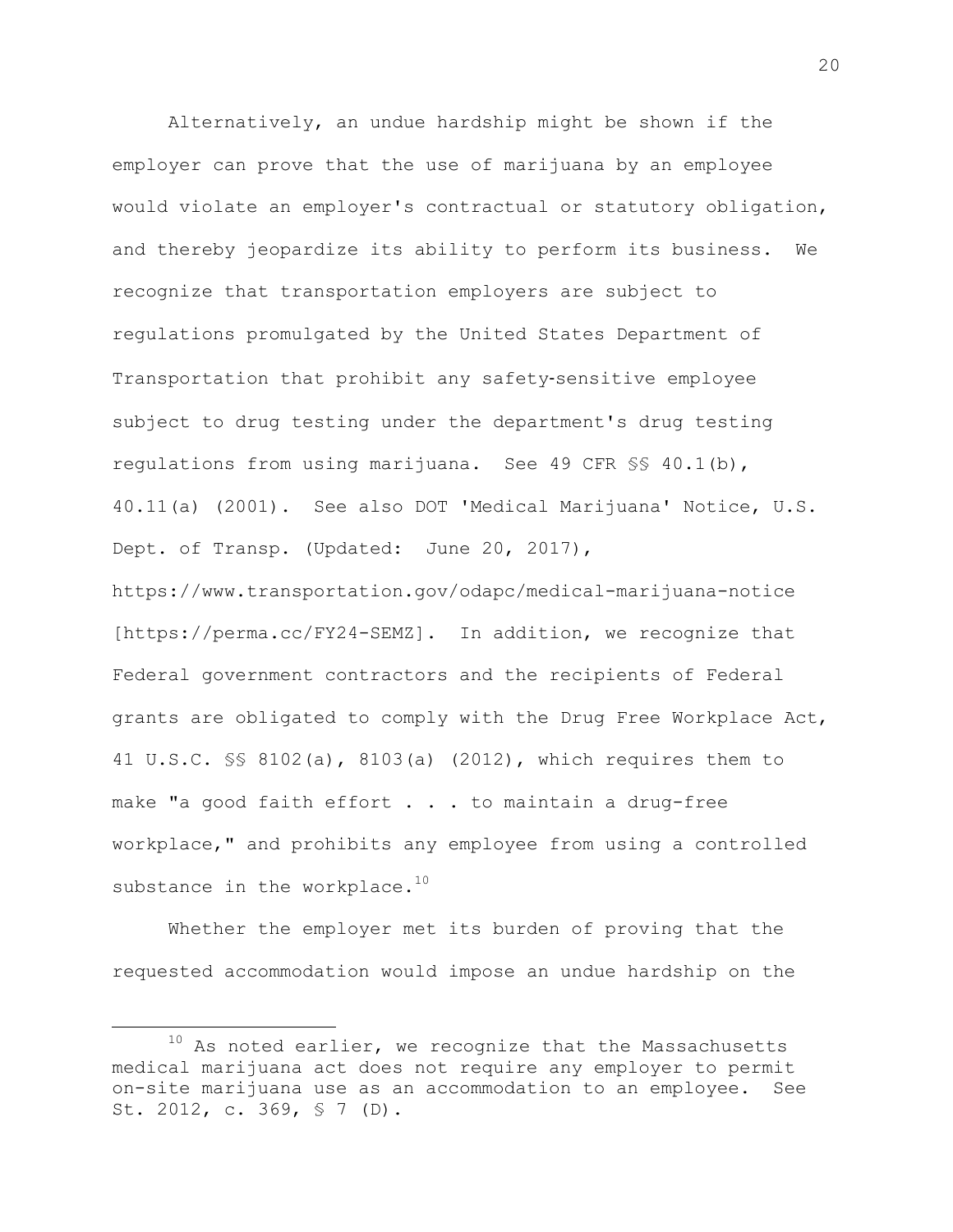employer's business is an issue that may be resolved through a motion for summary judgment or at trial; it is not appropriately addressed through a motion to dismiss. Because the plaintiff's continued use of medical marijuana under these circumstances is not facially unreasonable as an accommodation for her handicap and because the plaintiff has adequately alleged that ASM failed to participate in an interactive process with the plaintiff to determine whether there was a reasonable accommodation for her handicap, we reverse the dismissal of count 1, alleging handicap discrimination. We also reverse the dismissal of counts 2 and 3 against Villaruz, which allege that she aided and abetted ASM's handicap discrimination and interfered with the plaintiff's exercise of her right to be free from handicap discrimination.

3. Implied private cause of action under the medical marijuana act. The plaintiff alleges in count 4 of her complaint that her termination was in violation of the medical marijuana act, which suggests that she claims she has a private cause of action under the act against an employer who terminates her employment for the lawful use of medical marijuana. When the voters approved the act through the initiative petition, two New England States, Rhode Island and Maine, already had enacted comparable statutes that expressly included provisions prohibiting employers from taking adverse employment action against an employee for his or her lawful use of medical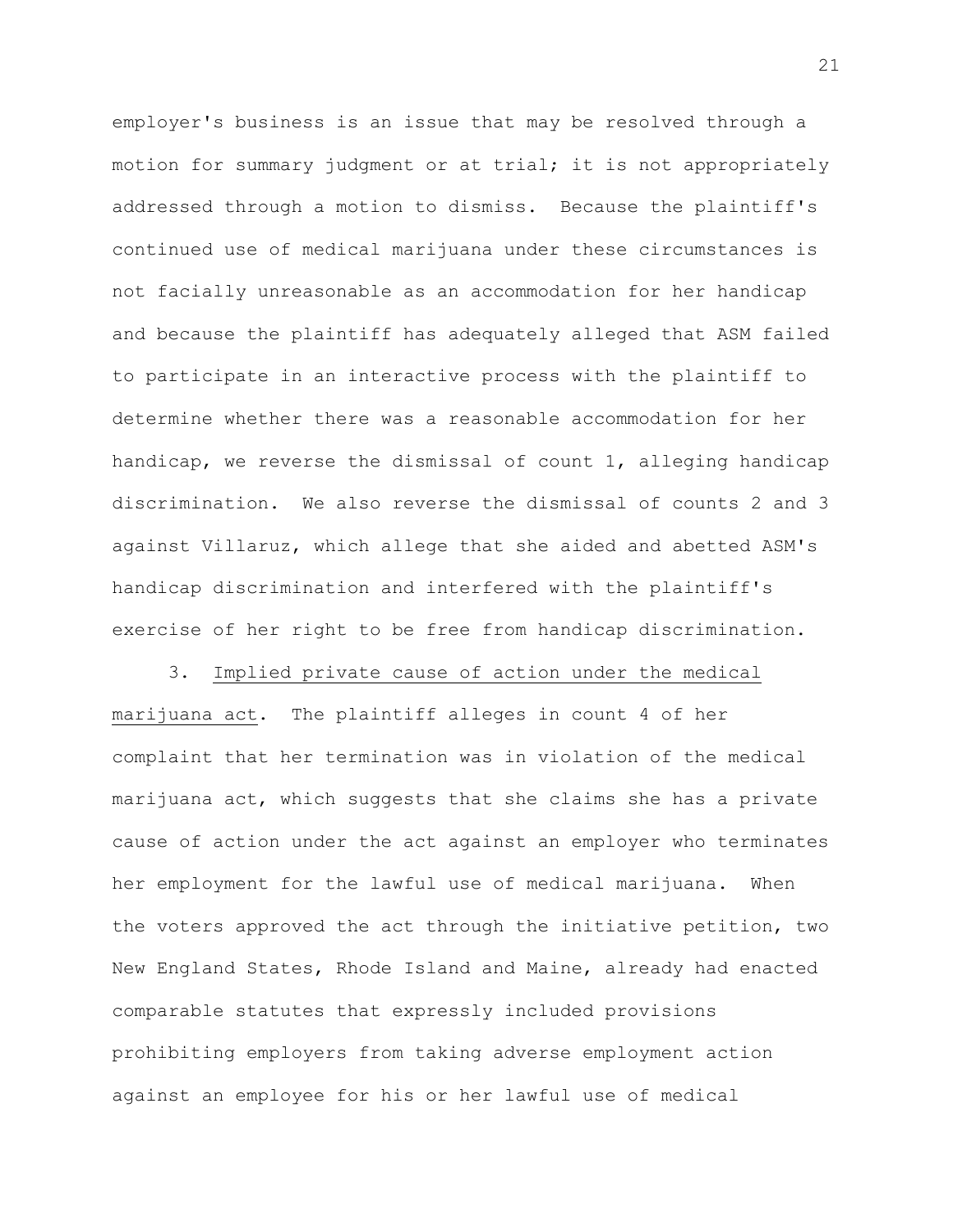marijuana. See R.I. Gen. Laws. § 21-28.6-4 (b) (2006 & Supp. 2017) ("No school, employer or landlord may refuse to enroll, employ or lease to or otherwise penalize a person solely for his or her status as a [registered qualifying patient]"); Me. Rev. Stat. Ann. tit. 22, § 2423-E (West 1964 & Supp. 2016) ("A school, employer or landlord may not refuse to enroll or employ or lease to or otherwise penalize a person for that person's status as a qualifying patient . . . unless failing to do so would put the school, employer or landlord in violation of [F]ederal law or cause it to lose a [F]ederal contract or funding"). The Massachusetts act did not include such language. Therefore, we consider whether, despite the absence of such language, a private right of action of an employee who was terminated for her lawful use of medical marijuana exists under the act by implication.

Legislative intent is "the determinative factor in deciding whether a private cause of action can be implied from a statute." Loffredo v. Center for Addictive Behaviors, 426 Mass. 541, 543 (1998), and cases cited. "[W]e have generally been reluctant to infer a private cause of action from a statute in the absence of some indication from the Legislature supporting such an inference." Id. at 544. Where a statute was enacted by the voters through an initiative petition, "it is to the wishes of the people, not the Legislature, that we must look." Bates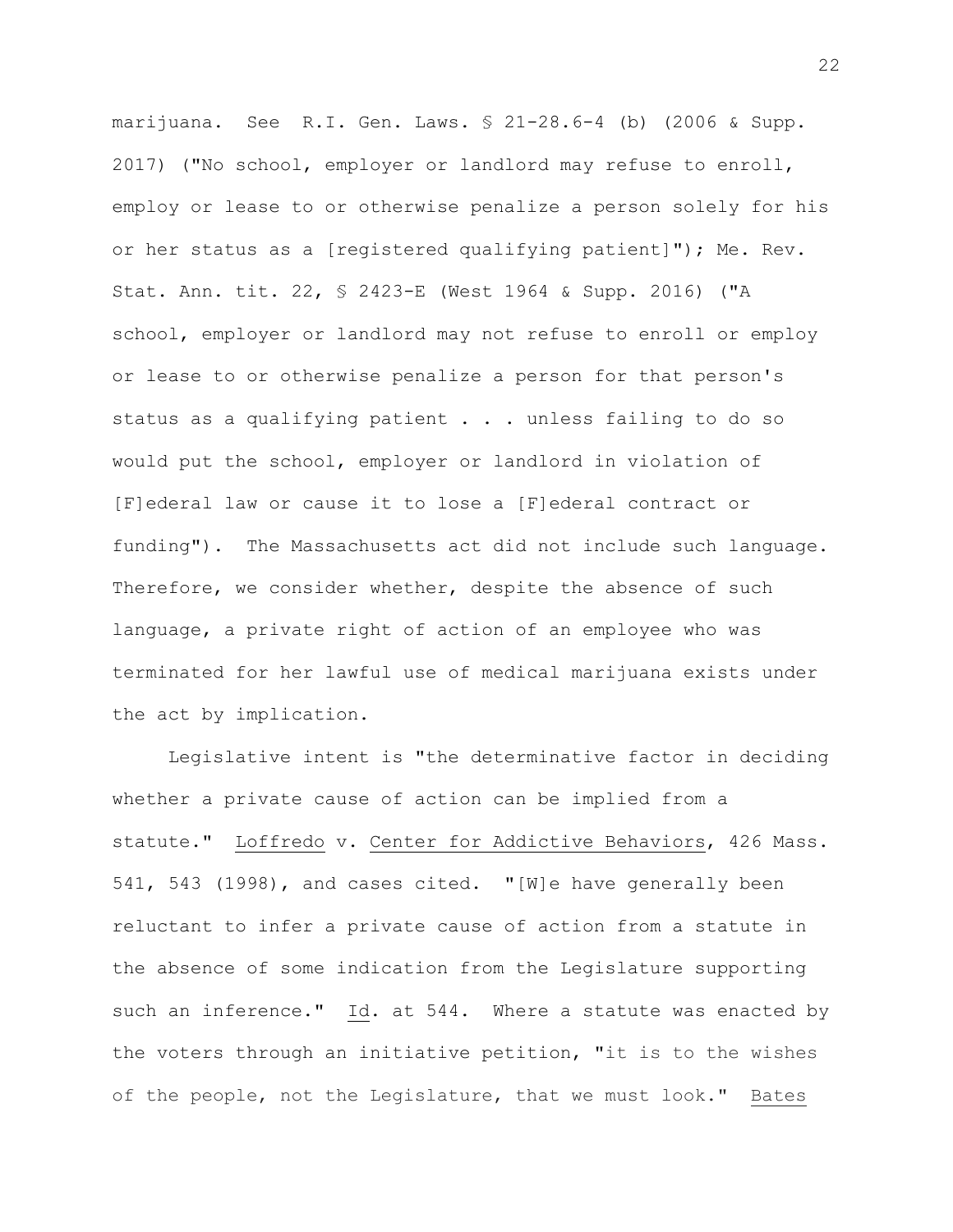v. Director of Office of Campaign & Political Fin., 436 Mass. 144, 173 (2002).

In considering whether there is any such indication from the voters, we look to the closest equivalent to legislative history, which is the Information for Voters guide that is prepared by the Secretary of the Commonwealth and sent to each registered voter before the election. $11$  See Roe v. Teletech Customer Care Mgt. (Colorado) LLC, 171 Wash. 2d 736, 747 (2011) ("If there is ambiguity in an initiative, the court may look to extrinsic evidence of the voters' intent such as statements in the voters' pamphlet"). There is no indication from the guide that the voters understood they were creating a private right of action through passage of the initiative; the guide is silent

 $\overline{\phantom{a}}$ 

 $11$  The voter information booklet prepared by the Secretary of the Commonwealth (Secretary) "is a single, comprehensive collection of the information that is officially available to voters in advance of the election. For each ballot question, the guide contains (i) the title given to the question by the Attorney General and the Secretary; (ii) the Attorney General's summary in full; (iii) the two one-sentence statements prepared by the Attorney General and the Secretary describing the effect of a 'yes' and a 'no' vote; (iv) a statement prepared by the Secretary of Administration and Finance describing the fiscal impact of the proposed act; (v) any legislative committee majority reports, together with the names of the majority and minority members of the committees that may have considered the proposed act; (vi) a statement of votes of the General Court on the proposed act, if any; (vii) arguments, not exceeding 150 words each, for and against the proposed act submitted by its proponents and opponents; and (viii) the full text of the proposed act itself." Hensley v. Attorney Gen., 474 Mass. 651, 660 n.14 (2016), citing art. 48, General Provisions, IV, of the Amendments to the Massachusetts Constitution, as amended by art. 108 of the Amendments; and G. L. c. 54, §§ 53, 54.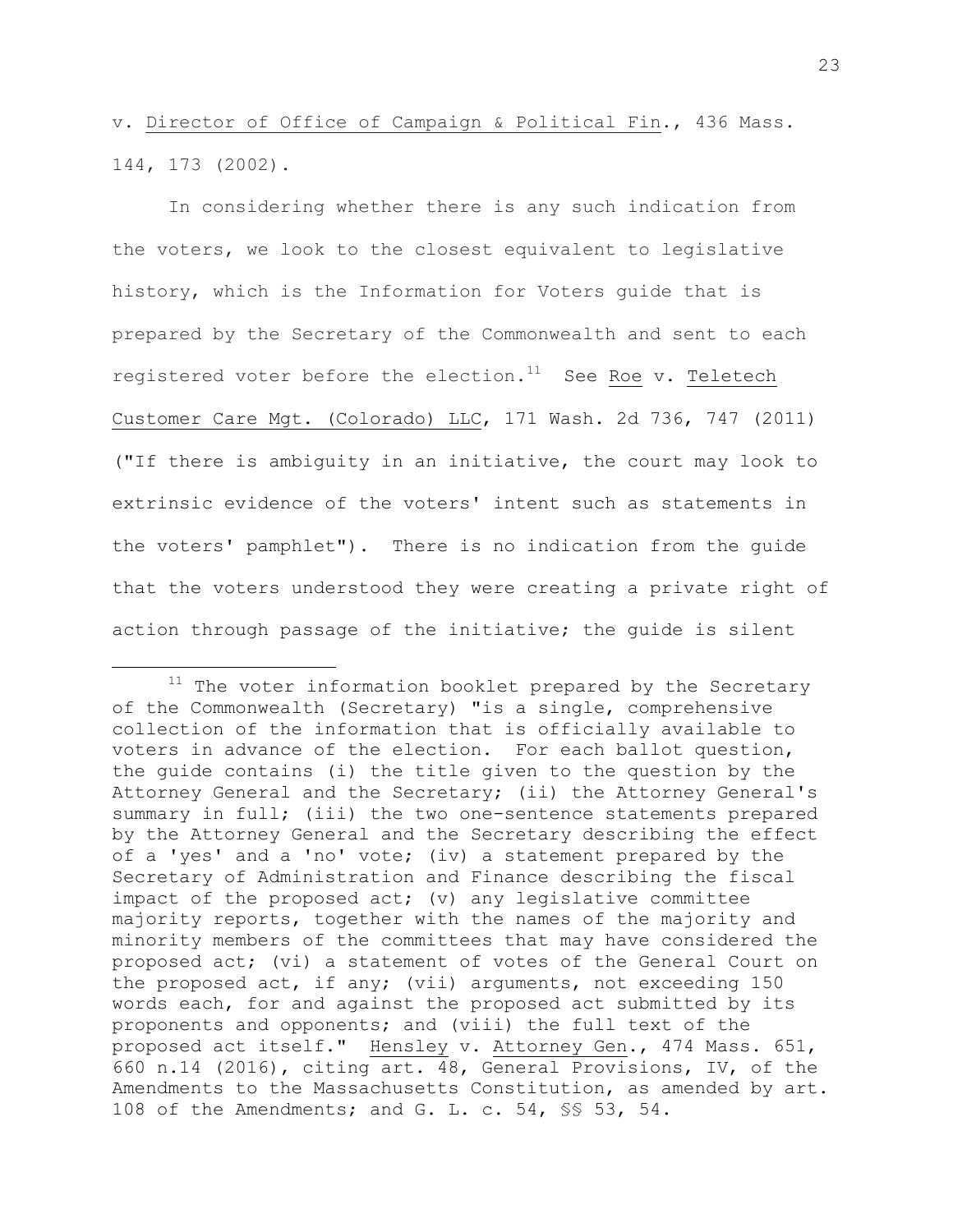with respect to adverse employment action arising from an employee's use of medical marijuana.

We also consider whether the absence of a private cause of action would render the statute ineffective, and frustrate the voters' purpose in approving the initiative. See Bates, 436 Mass. at 173-174, quoting Boston Elevated Ry. v. Commonwealth, 310 Mass. 528, 548 (1942) ("We will not impute to the voters who enacted the clean elections law an 'intention to pass an ineffective statute'"). Here, where a comparable cause of action already exists under our law prohibiting handicap discrimination, a separate, implied private right of action is not necessary to protect a patient using medical marijuana from being unjustly terminated for its use. The Legislature's provision of a separate remedy, especially, as here, a separate civil remedy, "weighs heavily against recognizing" an implied private right of action in a statute. See Salvas v. Wal-Mart Stores, Inc., 452 Mass. 337, 373 (2008). Cf. Loffredo, 426 Mass. at 547, quoting Transamerica Mtge. Advisors, Inc. v. Lewis, 444 U.S. 11, 19 (1979) ("[W]here a statute expressly provides a particular remedy or remedies, a court must be chary of reading others into it").

In addition, as noted earlier, the drafters of the act appear to have recognized the existence of a cause of action for handicap discrimination by specifically prohibiting "on-site"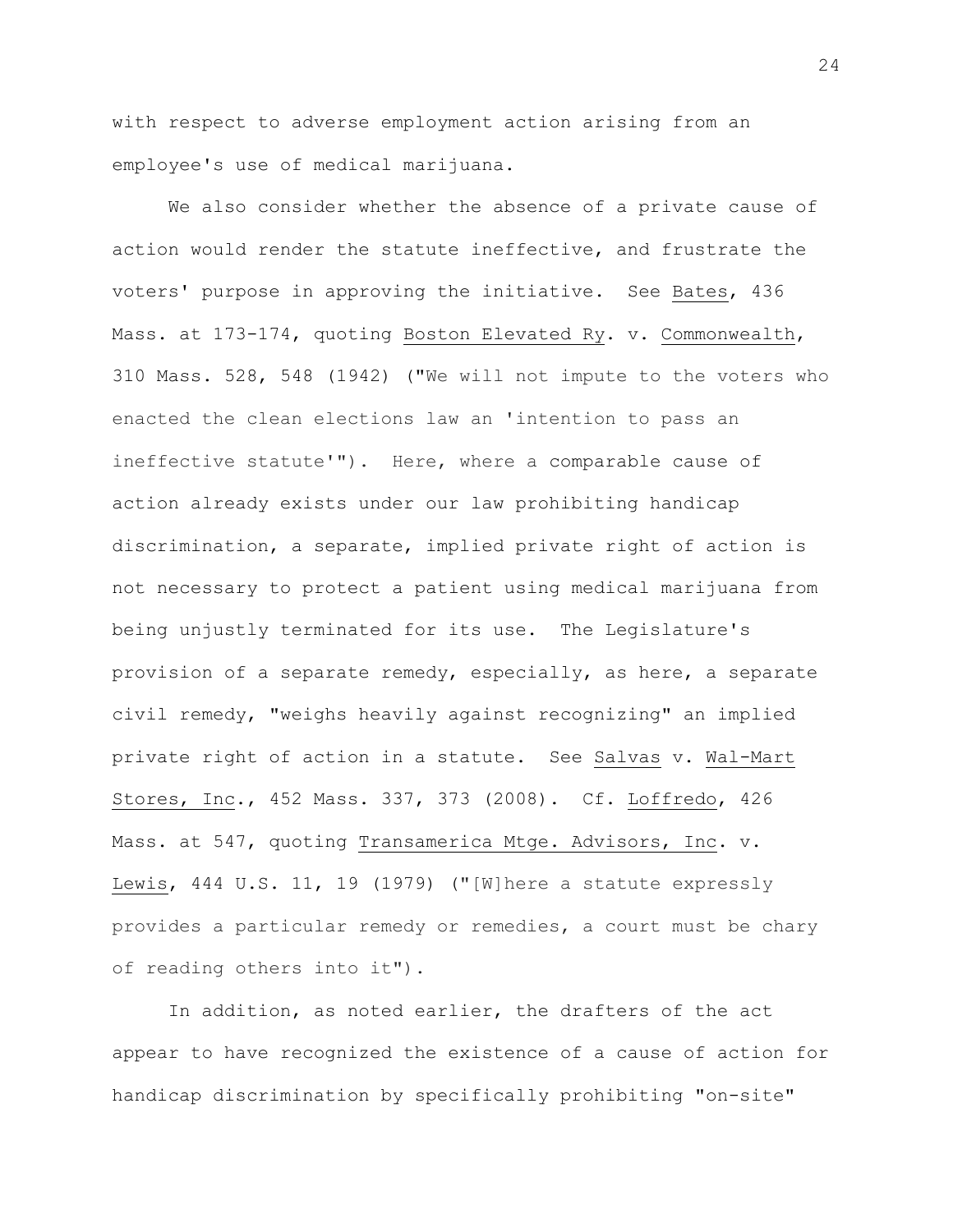medical marijuana use as an "accommodation." St. 2012, c. 369, § 7 (D). The drafters also barred the denial of a "right or privilege" for marijuana use, which suggests a preexisting right or privilege, not a right created by the act. Id. at  $\S$  4.

We interpret statutes, where we can, to be in harmony with each other. See Carleton v. Commonwealth, 447 Mass. 791, 809 (2006); Charland v. Muzi Motors, Inc., 417 Mass. 580, 582-583 (1994). Recognizing an implied private right of action under the medical marijuana act for an employee could conflict with the employee's right of action under our antidiscrimination law. G. L. c. 151B. In contrast to our antidiscrimination law, which sets forth limitations such as the employer's undue hardship defense, G. L. c. 151B, § 3 (16), the medical marijuana act provides no guidance as to what the appropriate contours of the implied right of action would be. We will not imply a separate private cause of action for aggrieved employees under the medical marijuana act, where such employees are already provided a remedy under our discrimination law, and where doing so would create potential confusion.

4. Wrongful termination in violation of public policy. The plaintiff alleges in count 6 of her complaint a claim of wrongful termination in violation of public policy, where the public policy is the protection of an employee's right to use marijuana for medicinal purposes. "As an exception to the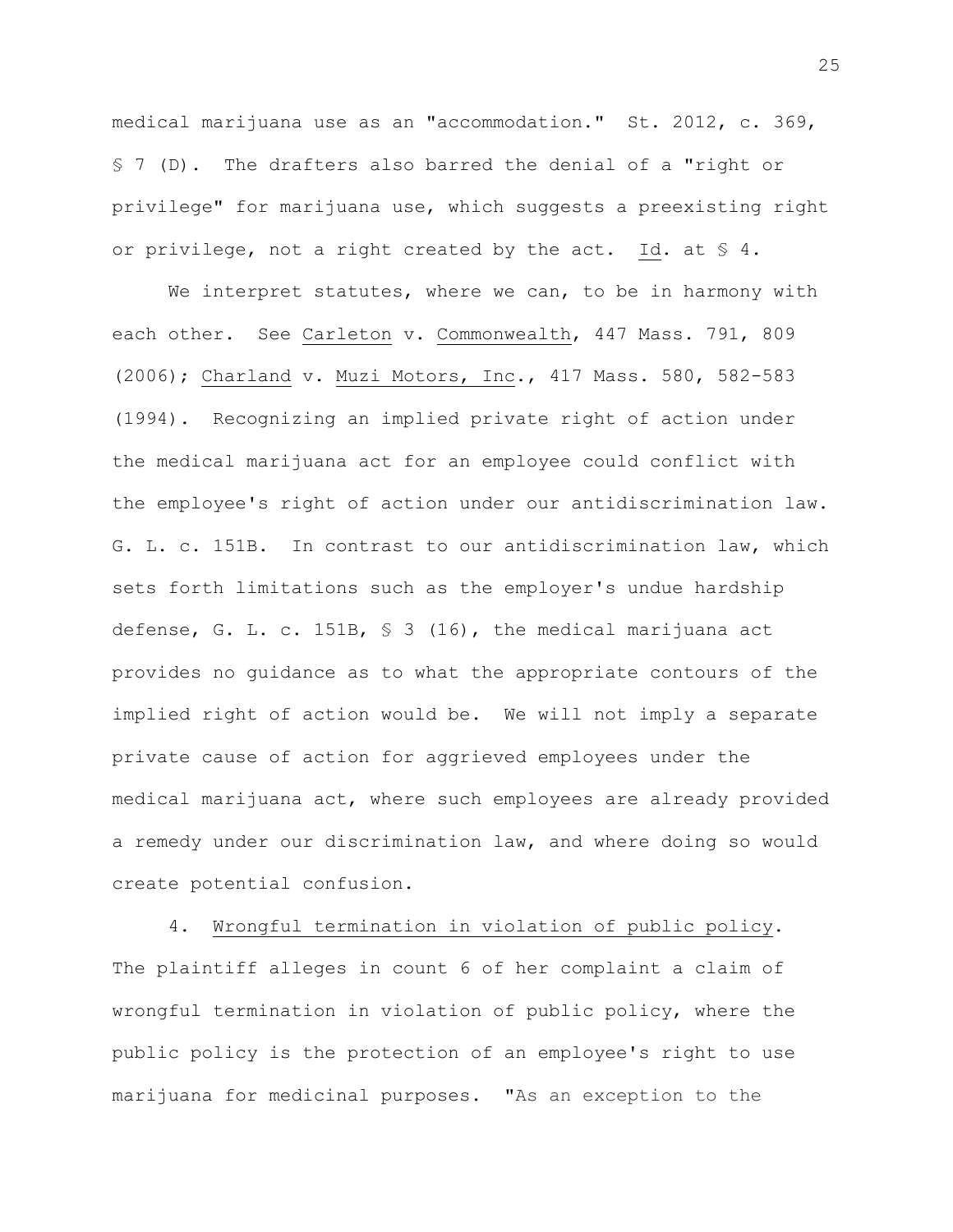general rule that an employer may terminate an at-will employee at any time with or without cause, we have recognized that an at-will employee has a cause of action for wrongful termination only if the termination violates a clearly established public policy." King v. Driscoll, 418 Mass. 576, 582 (1994), S.C., 424 Mass. 1 (1996). We "consistently [have] interpreted the public policy exception narrowly, reasoning that to do otherwise would 'convert the general rule . . . into a rule that requires just cause to terminate an at-will employee.'" Id., quoting Smith-Pfeffer v. Superintendent of the Walter E. Fernald State Sch., 404 Mass. 145, 150 (1989). Because a competent employee has a cause of action for handicap discrimination where she is unfairly terminated for her use of medical marijuana to treat a debilitating medical condition, we see no need and no reason to recognize a separate cause of action for wrongful termination based on the violation of public policy arising from such handicap discrimination. We also note, as we did in rejecting an implied private cause of action under the act, that recognizing such a wrongful termination claim would invite confusion as to whether its parameters mirror those for handicap discrimination.

Conclusion. For the reasons stated above, we reverse the judge's allowance of the motion to dismiss the plaintiff's claim for handicap discrimination and the related claims under G. L.